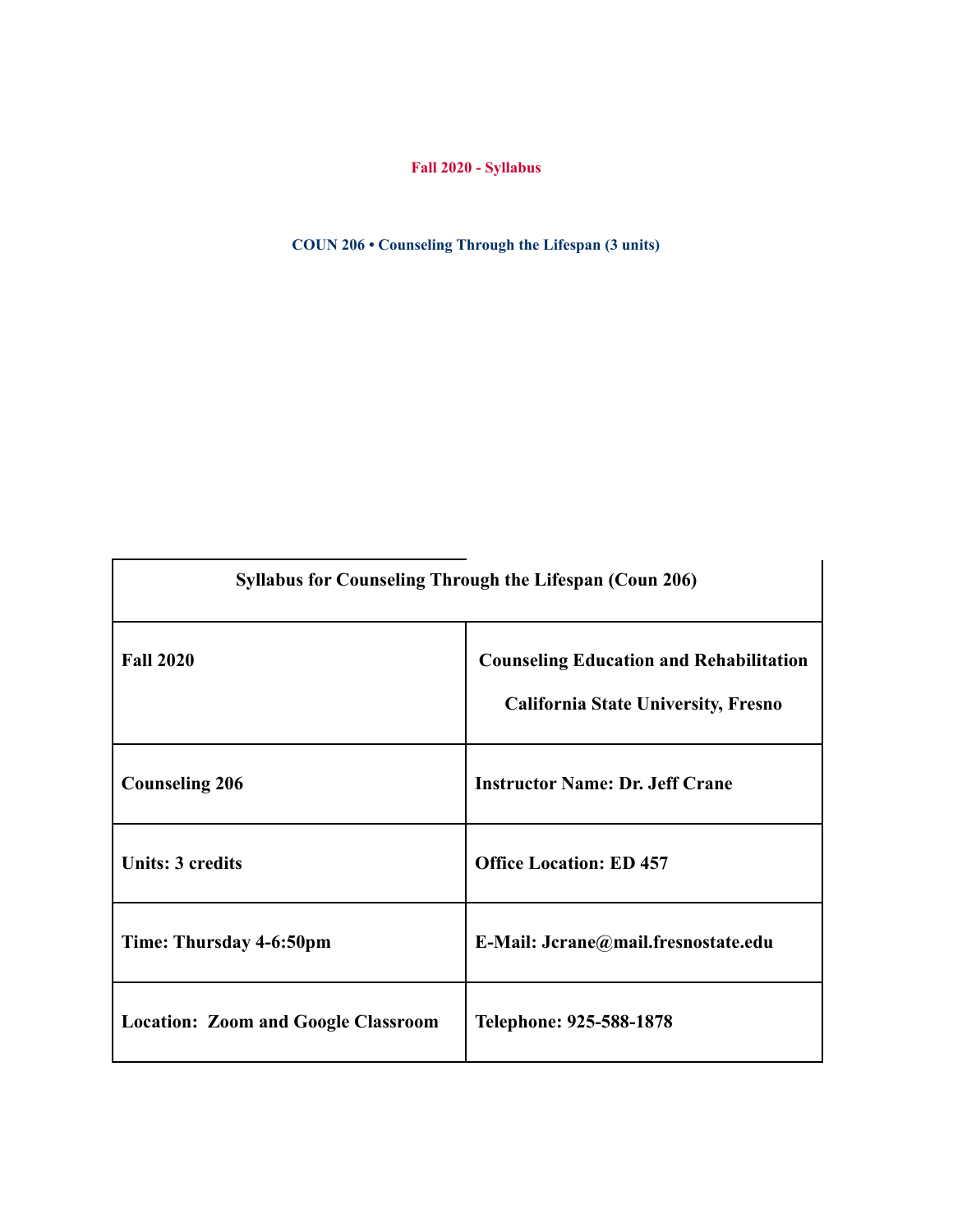| <b>Website</b> | Office Hours: Tuesday 1-3, Friday 11-1pm |
|----------------|------------------------------------------|
|                |                                          |

If there are questions or concerns that you have about this course that you and I are not able to resolve, please feel free to contact the Chair of the department to discuss the matter.

[ Dr. Janelle Pitt, Counselor Education and Rehabilitation, jepitt@mail.fresnostate.edu, (559) 278-0340]

**Course description**: This course provides an overview of various developmental concepts and principles as they relate to the practice of counseling. Topics related to different aspects of development (i.e. social, emotional, moral, cognitive, physical, and other forces of development) will be explored. Counseling issues will be applied to these aspects of development. Elements of the life cycle process, including the family life cycle, will be examined. Students will understand how individual, familial, and social developmental forces interact to create both health and dysfunction. Students will be able to apply interventions to meet developmental clinical needs of individuals, couples, and families. (Meets CACREP 2016 Accreditation Standards Section II – F3a-i) *It is usually expected that students will spend approximately 2 hours of study time outside of class for every one hour in class. Since this is a 3unit class, you should expect to study an average of 6 hours outside of class each week*.

## **REQUIRED COURSE MATERIALS**

In place of our standard text book, you will be required to watch a series of lectures that covers the material that we would find in our course text book: Santrock, J.W. (2009). *Life-span Development*, 12<sup>th</sup> ed., Boston: McGraw-Hill.(Designated S). These lectures are found on ItunesU. Each of you will need to have an Itunes account in order to access the material. Here is a quick link to help you identify the material[:](https://itunes.apple.com/us/course/lecture-2-key-terms-and-concepts-ii-and-theories/id655614473?i=1000160203312&mt=2)

[https://itunes.apple.com/us/course/lecture-2-key-terms-and-concepts-ii-and-theories/id65561447](https://itunes.apple.com/us/course/lecture-2-key-terms-and-concepts-ii-and-theories/id655614473?i=1000160203312&mt=2) [3?i=1000160203312&mt=2](https://itunes.apple.com/us/course/lecture-2-key-terms-and-concepts-ii-and-theories/id655614473?i=1000160203312&mt=2)

Open Itunesà Itunes UàSearch bar "Principles of human development"à Select "CFD 155 Prinicples of human development" by Jim Meyerà subscribe.

Additional course materials will be posted to our google classroom

## **COURSE SPECIFICS**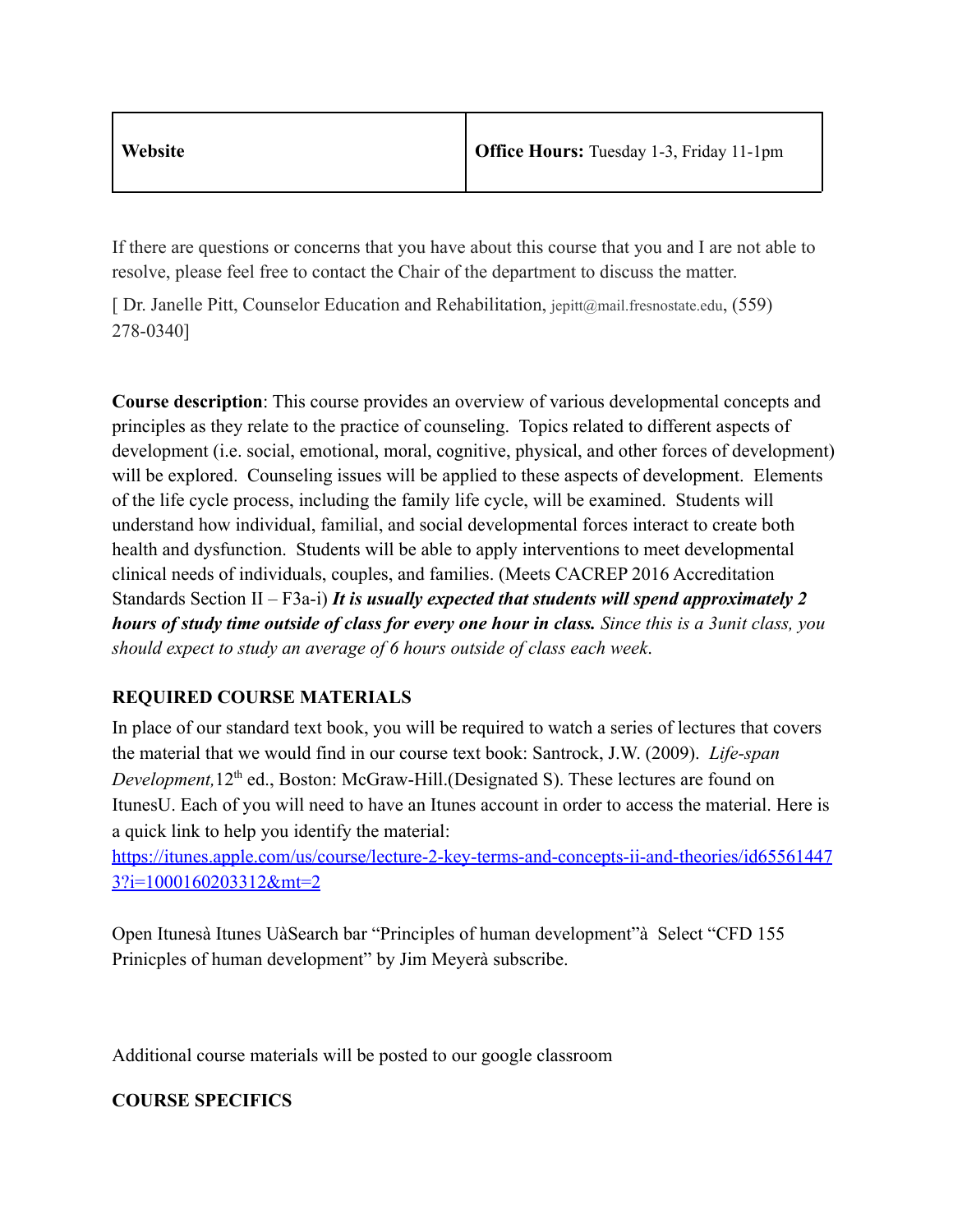| Description of<br>Standard                                                                                                                                | Standard number  | Readings that cover                                                                       | Assignments<br>associated with it.               |
|-----------------------------------------------------------------------------------------------------------------------------------------------------------|------------------|-------------------------------------------------------------------------------------------|--------------------------------------------------|
| Understand and<br>apply theories of<br>individual and family<br>development across<br>the lifespan<br>(including models of<br>resilience and<br>wellness) | <b>CACREP 3A</b> | Video Lectures 2, 3<br>&8                                                                 | Midterm<br>Final: developmental<br>history paper |
| <b>Understand theories</b><br>of learning                                                                                                                 | <b>CACREP 3B</b> | Video Lectures 2, 3<br>&8                                                                 | Midterm                                          |
| Understand theories<br>of normal and<br>abnormal personality<br>development                                                                               | <b>CACREP 3C</b> | Video lectures 2, 3 $\&$<br>8                                                             | Midterm<br>Final presentation                    |
| Understand and<br>discuss various<br>developmental<br>models relative to the<br>counseling process                                                        | <b>CACREP 3E</b> | Video Lectures 2,3,<br>and 8                                                              | Midterm                                          |
| Understand systemic,<br>environmental, and<br>cultural factors that<br>affect human<br>development,<br>functioning, and<br>behavior                       | <b>CACREP 3F</b> | Video Lectures 7,<br>14, 18, 19, 21, 22, 23,<br>26, 27, 30, 31, 32,<br>34, 35, 36, 37, 38 | Final: developmental<br>history paper            |

**Course objectives**: This course is designed to enable students to do the following. Students will: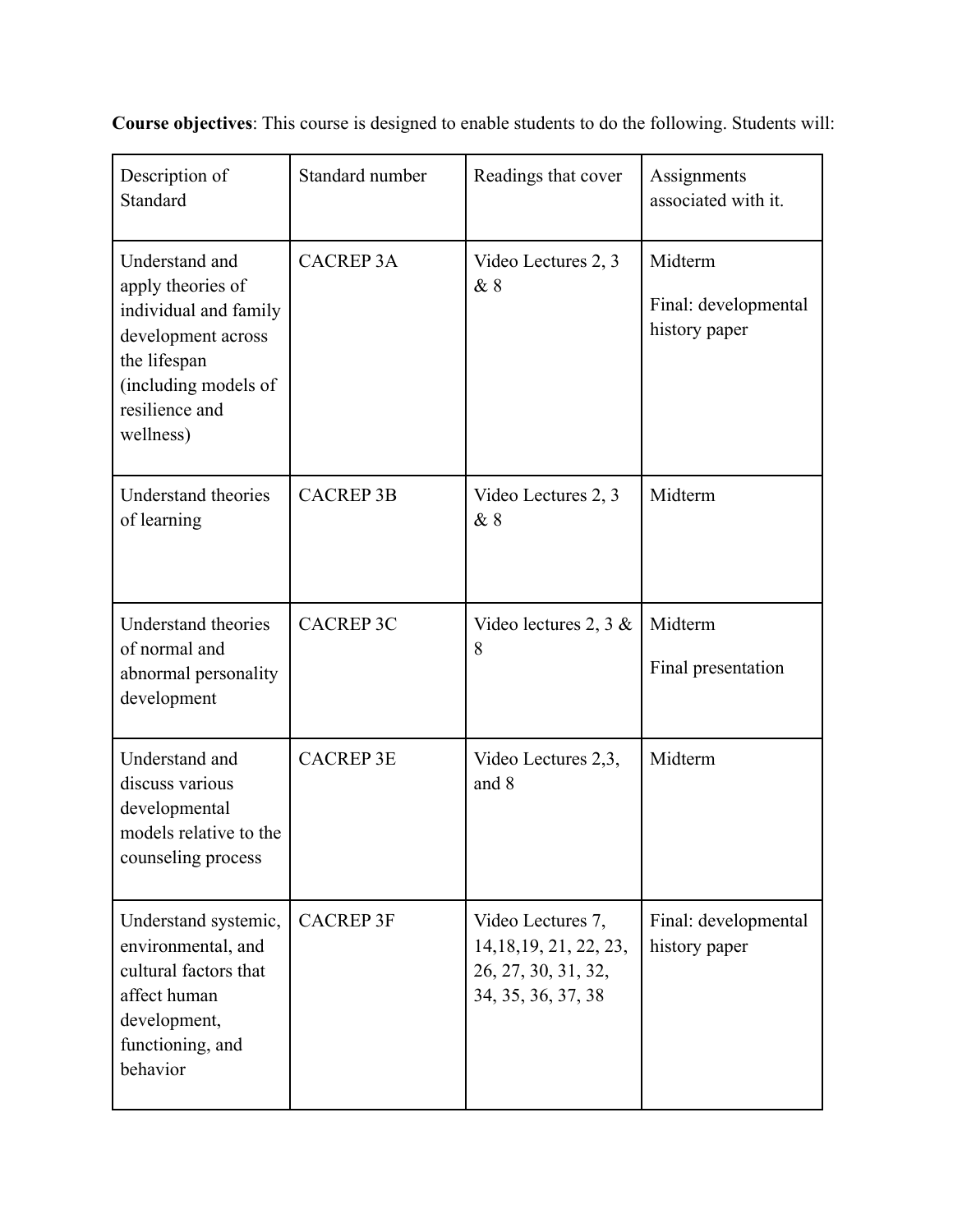| Learn and examine<br>how effects of crisis,<br>disasters, and trauma<br>have on diverse<br>individuals across the<br>lifespan                                  | <b>CACREP 3G</b> | <b>CACREP</b>                      | Final: developmental<br>history paper |
|----------------------------------------------------------------------------------------------------------------------------------------------------------------|------------------|------------------------------------|---------------------------------------|
| Understand a general<br>framework for<br>understanding<br>differing abilities and<br>strategies for<br>differentiated<br>interventions across<br>the lifespan. | <b>CACREP 3H</b> | <b>General Class</b><br>Discussion | <b>Final Presentation</b>             |
| Understand ethical<br>and culturally<br>relevant strategies for<br>promoting resilience<br>and optimum<br>development and<br>wellness across the<br>lifespan   | <b>CACREP 3I</b> | <b>General Class</b><br>Discussion | Final presentation                    |

## Links: [General Education](http://www.fresnostate.edu/academics/curriculum/general-education/ge-syllabi.html), [Service Learning,](http://fresnostate.edu/academics/cesl/facultysl/three/syllabi.html) and [Writing](http://fresnostate.edu/academics/wac/syllabus-review/guidelines-expectations.html)

**Course Objectives:** This course is designed to enable students to do the following:

- Understand and discuss various developmental models relative to the counseling process. CTC 21
- Students will become better acquainted with research literature regarding development and be able to relate to discussions regarding the etiology of normal and dysfunctional behavior. CTC 2, 11, 23, 30
- The students will identify the effects of family dynamics, family life cycle events, and socioeconomic factors on development, well-being, and learning at different stages. CTC 2, 3, 5, 7, 11, 27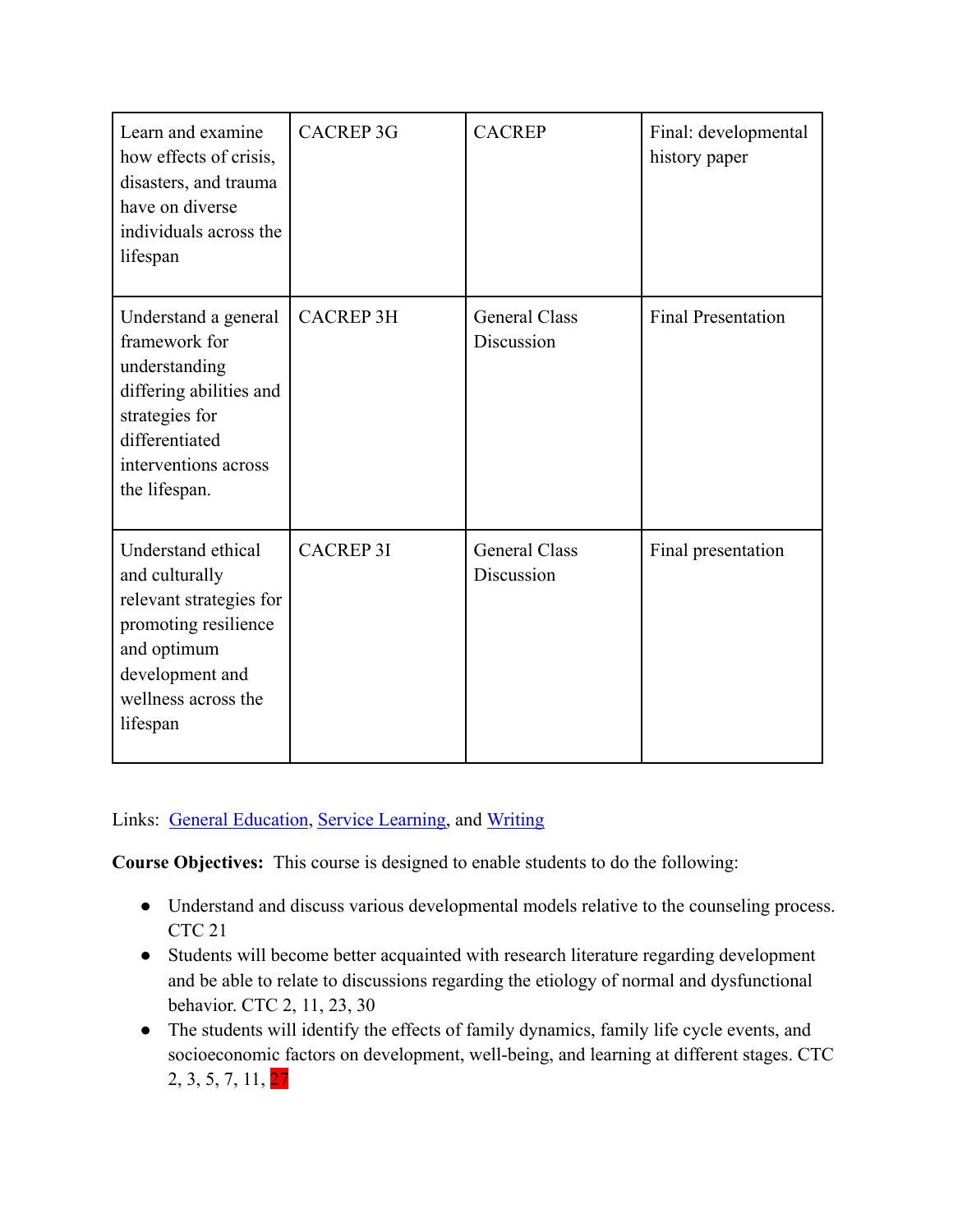- Identify the limitations of traditional developmental models with respect to ethnic, cultural and special populations.
- Apply ethical principles to developmental counseling.  $CTC_6$ , 18
- Identify the effects of family dynamics, family life cycle events, and socioeconomic factors on development, well-being, and learning at different stages

#### **Class Assignments**

#### **Module Questions/interactions (CTC 2, 11, 23, 30, 21, 6, 18 Practice):**

In each module you will find a prompt that asks you to engage in a particular task or to submit questions. The questions are ones that come to you as you watch the video lectures. These questions can really be anything that you are curious about or anything that does not make sense to you from the lectures. Once you have posted your two questions and hit "submit", you will then be able to see your fellow classmates questions. You will need to respond to 2 question from a classmate.

#### **Video lecture response paper (CTC 3, 5, 7, 27 Practice):**

On a weekly basis (with the exception of four "bye" weeks of your choosing), you will be asked to write a *one*-page response to the video lectures from ItunesU. Thus you must submit **five**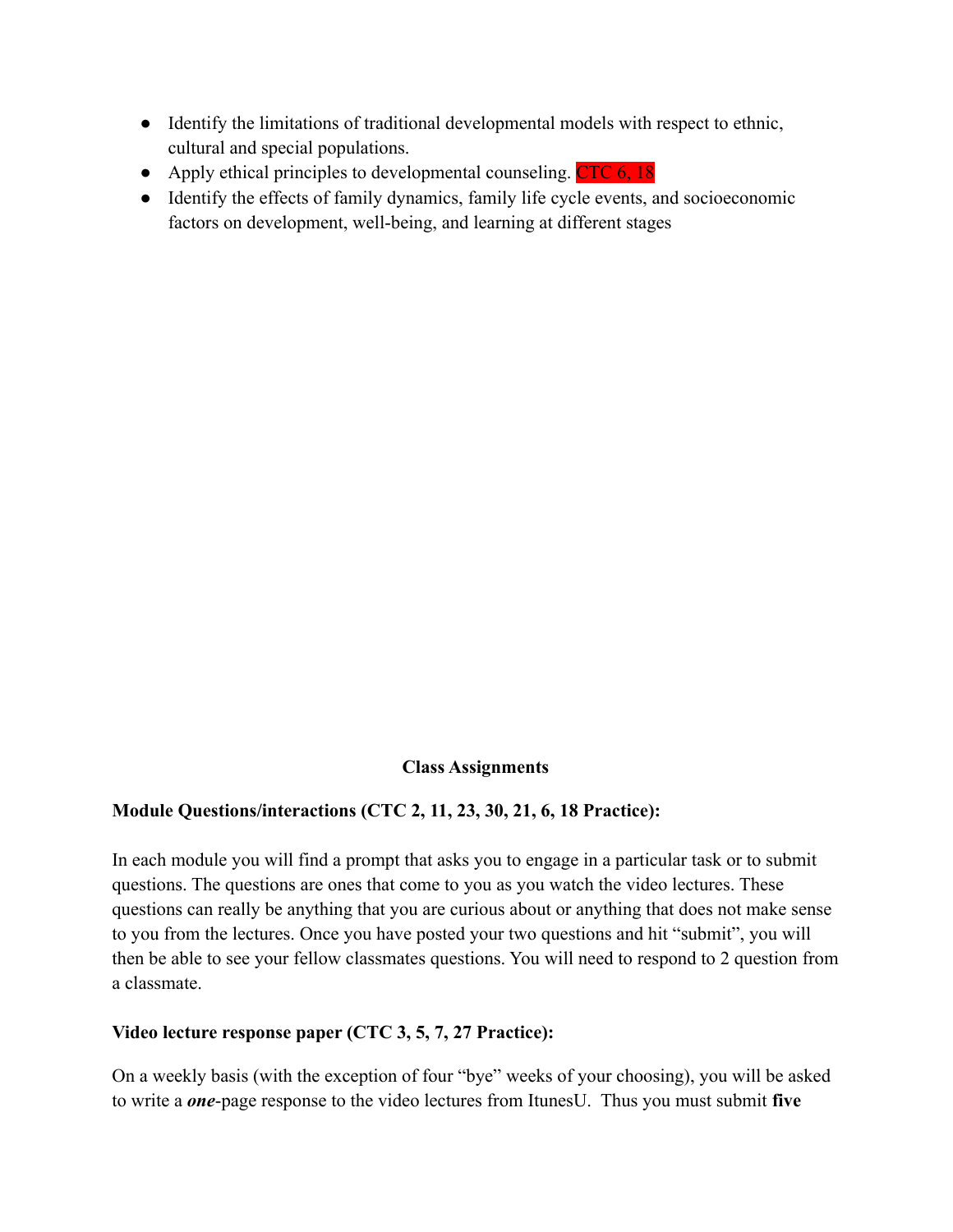précis assignments from the possible weekly lecture assignments. This is **NOT** to be an exhaustive summary of the video lectures (I've seen the videos and don't need a summary). Rather, your response will include the following:

> 1) **Important points**: these should include any points or quotes that you might want to use again or remember for a later paper or application. They can be short and bulleted

2) **Critical Reaction**: what did you think of the video content? Again, this can be brief.

3) **Discussion Questions**: From the video lectures, write down one or two questions that you could ask the class to discuss together. Come prepared to lead this discussion.

### **Child Observation:**

It is vital that you not only learn about development but that you also see and experience what it looks like. For this assignment, you we be required to conduct a total of 2 hours of observations of children (not of your own immediate family). You will be required to submit a 5 to 10-minute video response to your observations. Your video needs to include a synopsis of your observations which also illustrate specific developmental behaviors that you were able to notice. The last minute of your video needs to address your overall experience of observing children objectively in their natural habitat. Videos will be submitted online via the google classroom platform.

## **Midterm (CTC 3, 5, 6, 7, 18, 27, 21 Assessment):**

The Midterm exam consists of a clinical vignette component. The clinical vignette will require you to respond to one clinical vignette in an essay format. You will be expected to demonstrate competency with the **relevant material** taught to that point in the course. Specifically, you will need to be able to connect developmental theory to a case example as well as identify normative and non-normative developmental factors that impact the individual(s) behavior (CACREP 3a, 3c). You will be asked to discuss how developmental models across lifespan development explain the behavior seen in the vignette (CACREP 3e). Additional instructions will be made available on the vignette as well as a grading rubric. Please complete the vignette and upload it to google classroom by the due date (see Calendar). Please do not coordinate with others in the course. Since this is a "take home" exam, you may consult the notes, books, and other class materials – but not your classmates! Please follow standards of honesty, ethics, and professionalism by doing your own work. You will receive more specific instruction about the length and content of the midterm in the instructions section of the midterm.

## **Final Paper (Graduate Writing Requirement) (CTC 2, 11, 23, 30, 21 Assessment):**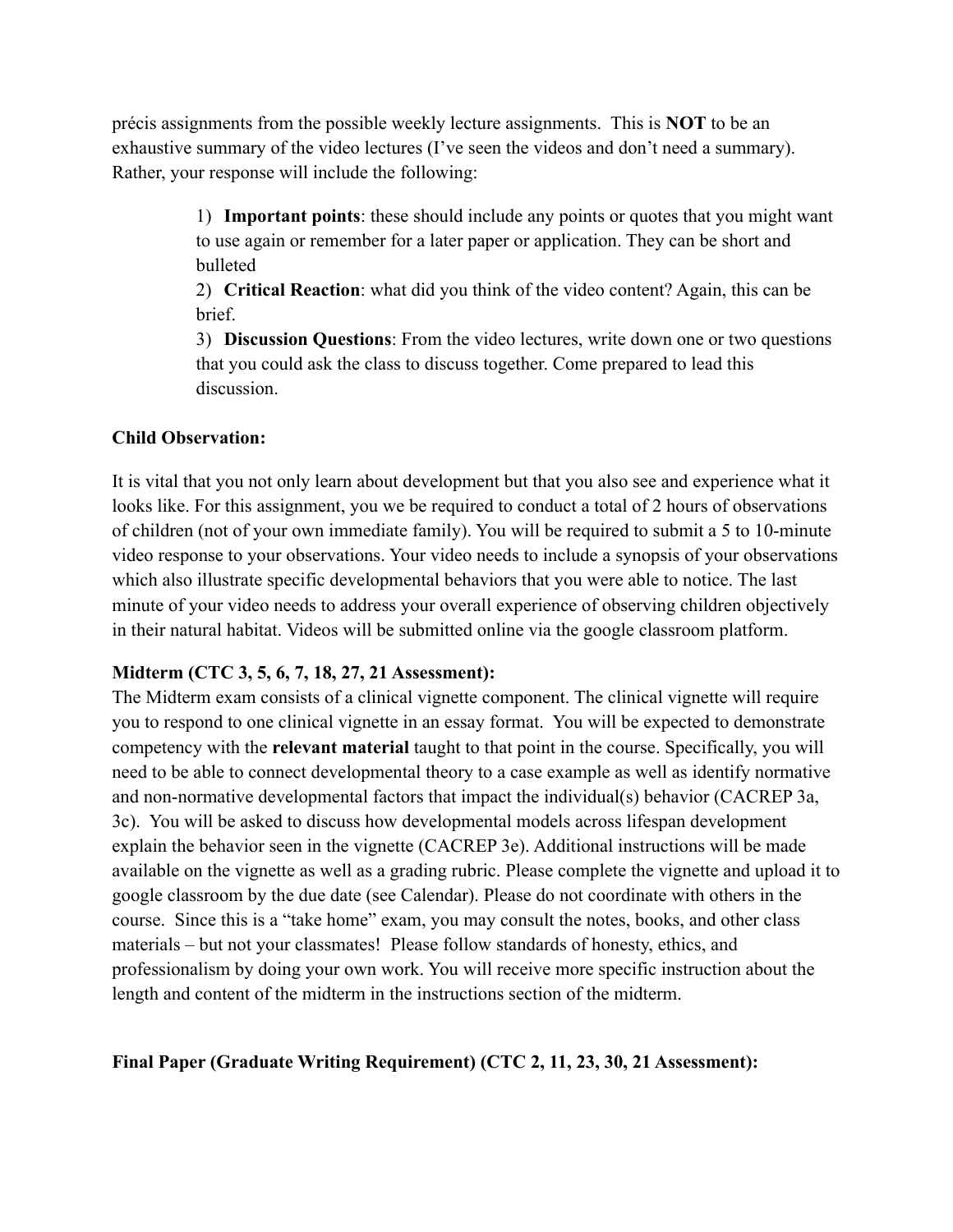**Theory of Change Paper-** Students will write a **5 to 6-page** APA style paper describing their current theory of change (papers that exceed the 6-page limit will be subject to a points deduction). Apart from succinctly describing the nature of change in humans, students will choose a counseling theoretical model that most closely fits with their personal style of counseling and preference. Students will also describe why they have chosen that particular model and how it fits with them. This paper will fulfill the Graduate Writing Requirement (GWR). Late submissions subject to course policy. Please utilize the following prompts to get you thinking about the information that you should include in your paper:

> 1. What is the problem that someone would bring to you or that you would be seeing in your counseling practice? **What is the pathology of the issue?** What are the factors contributing to the development of the problem (i.e. mental, behavioral, emotional, physiological, biological, academic, relational, etc.)? The factors that you choose should be connected closely to the theoretical assumptions for what leads to the dysfunction or issue. Take note that most theories and models for change typically address one primary factor when making change. What are healthy/ unhealthy characteristics of those specific factors chosen (ex. What does an unhealthy relationship look like)? What theory of development best aligns with the pathology or can be used to best explain the pathology? 2. How do you enact or facilitate change?

Describe the specific ways in which you enact change. What model of counseling (or application of theory) best fits the treatment of the issue, based upon your description of pathology? What interventions, from your model, would you use? Describe how change occurs, don't just give a list of interventions or describe the interventions. **NOTE: must go beyond regular core conditions!**

3. Describe your rationale for choosing the factors of change you focus on. This can refer to any type of empirical evidence you have come by to support your theory of change. If there is no empirical evidence for your model, then you can include personal anecdotal knowledge or experiences that may support your use of this particular model for healing.

4. Describe the counselors' role within your particular model. Describe how the specific model fits your counseling style. Describe how you use yourself in counseling. What personal characteristics of yours do you use in your counseling and how does who you are affect change in your clients?

The paper will be *graded* based on the following rubric: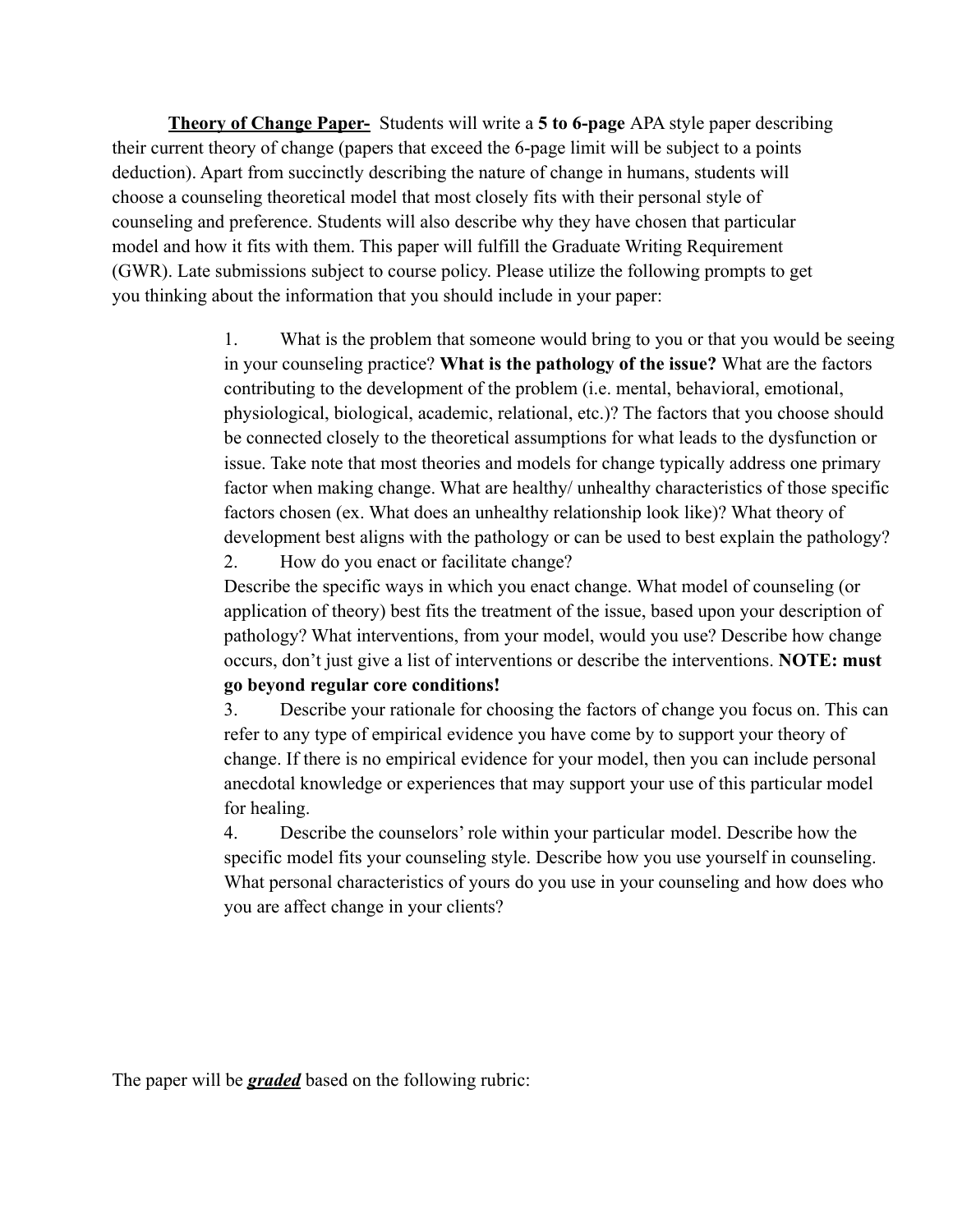| Category                   | <b>For Full Points</b>                                                                                                                                                                        | <b>Level of Mastery</b>              |
|----------------------------|-----------------------------------------------------------------------------------------------------------------------------------------------------------------------------------------------|--------------------------------------|
| <b>Follow Instructions</b> | follows directions as written, includes all<br>requirements                                                                                                                                   | Good (5pt) Mediocre (3pt) Poor (1pt) |
| <b>Writing mechanics</b>   | rare, minor errors in punctuation, grammar,<br>or sentence structure, clear flow of language                                                                                                  | same                                 |
| Organization               | clear thesis statement, transitions, division<br>of sections; coherent flow of thought                                                                                                        | same                                 |
| <b>Scholarly content</b>   | use outside references in APA format<br>(at least 5 DIFFERENT sources), clearly<br>highlights key principles from your theory                                                                 | same                                 |
| Quality                    | Clear thought process demonstrated, points<br>are well supported by references and explanation,<br>visible effort in organizing thoughts about each<br>prompt, quality answers to the prompts | same                                 |

This paper must also pass through the requirements of the GWR as stated by the University, which are found in Appendix A.

### **Common Pitfalls for Writing this Paper:**

1. **Paper is not written in APA formatting** . APA Formatting should include a title page with running head, page numbers, title of the paper (example of a unacceptable title would be "Theory of Change"), headings (level 1 and 2 headings minimum), a proper introduction with a thesis statement, main body paragraphs, a conclusion, properly cited research (in text) and a references page (only peer-reviewed primary sources will be accepted).

2. **Not proof reading the paper**: This does not just mean you personally. You will really need a couple of other people to proof read your paper for run-on sentences, APA issues, spelling, grammar and other general editing.

3. **Not asking questions until the end of the semester**: This is not the kind of paper that you can write at midnight the day before it is due. You will need the length of the semester to research and develop your ideas. What you are writing is not a regurgitation of something you read in a book. It is best practice to ask questions in class or meet with me in my office hours.

4. **Not taking the rough draft seriously**: You are given an opportunity midway in the semester to submit a rough draft of your GWR. Those who take it seriously and submit a meaningful rough draft, do better in the end then those who do not.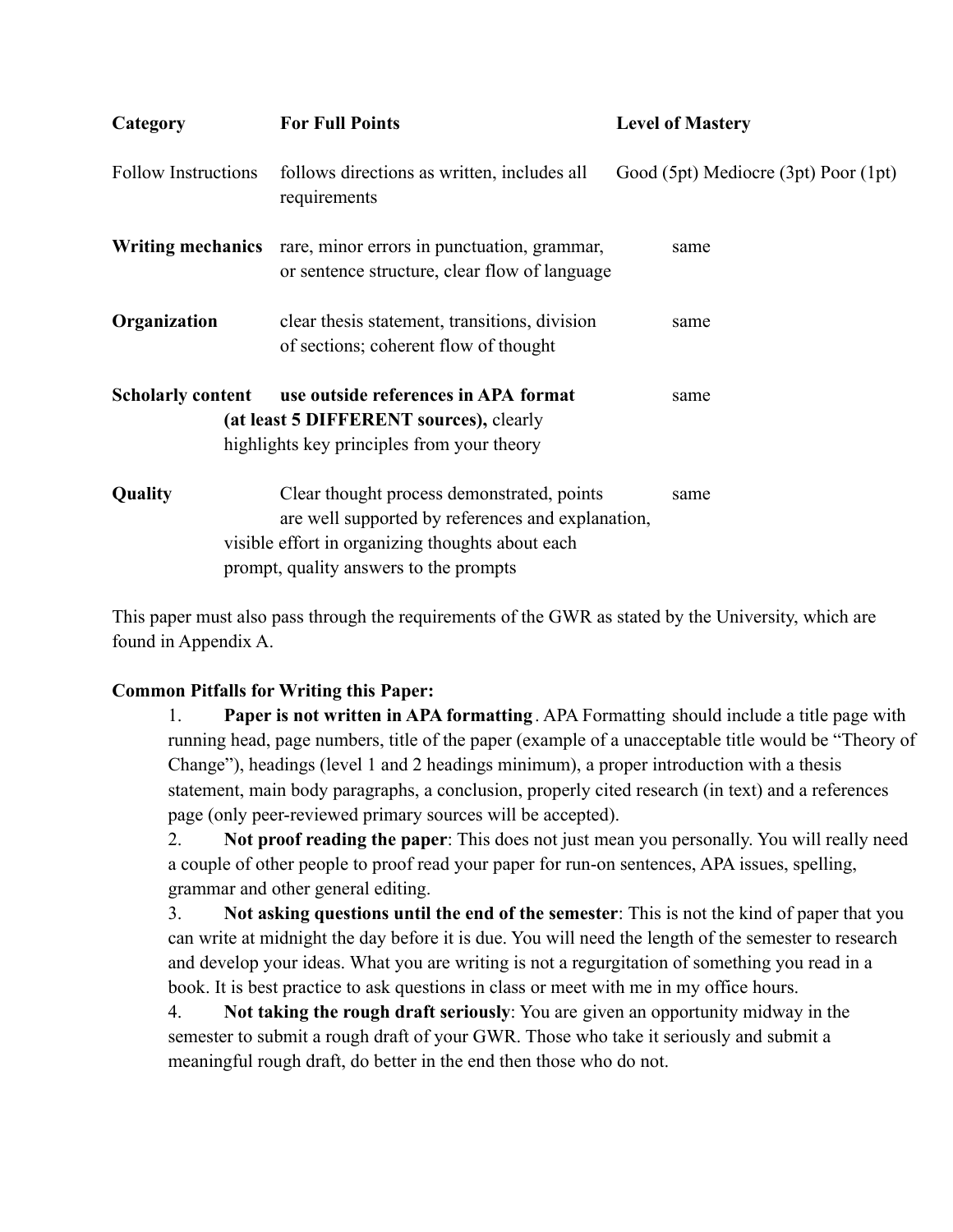#### **Individual Presentations:**

You will be asked to present your theory of change to your classmates. As part of your presentation you should explain major points of your theory on how people change. This presentation should model a professional presentation, as if you were presenting at a conference in your field. Your presentation is not just a regurgitation of your paper, rather it is an opportunity to share a more concise version of your paper. The presentation should be done in a PowerPoint type presentation but reading directly off of the PowerPoint should not take place. Presentations will last approximatly10-15 minutes. As sample slide outline might look as follows:

- 1. Topic- Title slide
- 2. Overview of presentation
- 3. Introduction to the topic (why it matters)
- 4. Your Theory (major concepts, don't get lost in all the detail here)
- 5. Connection between topic and Theory
- 6. The model
- 7. How it facilitates healing
- 8. Counselor Role
- 9. Conclusion
- 10. Works Cited

### **Attendance, Participation, & Readings:**

You will notice that 25% of your grade for this class will be based upon your attendance and participation. Your presence in this class alone will not earn you full points in this class. Participation is key! Stephen Covey once said "that to learn and not to do is really not to learn, and to know and not to do is really not to know." As a result, it is essential that you participate frequently by asking questions and making meaningful comments in class. Your participation should reflect that you have read the material and are prepared to participate. Because the readings assignments are extensive greater weight was given to this component of the course. Merely tuning into the online synchronous class lectures will not merit you full participation points. You will need to interact and engage.

Excused absences under the university's policies for excused absences will be honored. Please call or notify the professor *in advance* of an excused absence. Unexcused absences will adversely affect your grade. Each unexcused absence will cost 5 points from your grade. After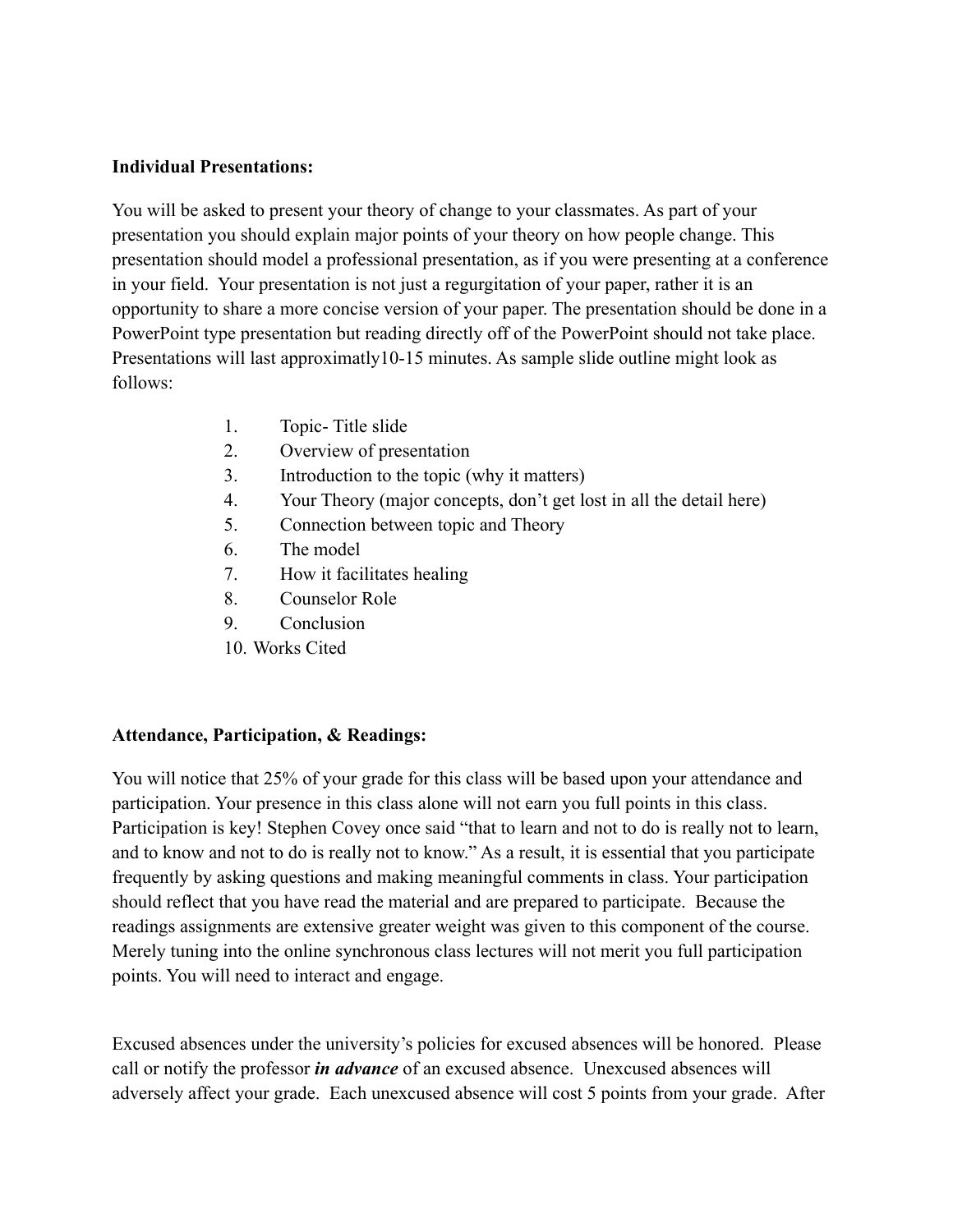three unexcused absences, you will not be able to complete the course. Additionally, you are expected to come to each class session with questions and comments from the materials.

**Grading policy:** A=90%-100%; B=80%-89%; C=70%-79%; D=60%-69%; F=59% and below

| <b>Assignment</b>                 | <b>Points/Percent</b> |
|-----------------------------------|-----------------------|
| Child Observation                 | 10%                   |
| 5 Reaction Papers                 | 10%                   |
| Midterm                           | 15%                   |
| <b>Individual Presentation</b>    | 10%                   |
| Theory of Change Paper (GWR)      | 25%                   |
| Attendance and Participation      | 25%                   |
| <b>Course Module Interactions</b> | 10%                   |

**Assignment and examination schedule**

You should also provide assignment completion due dates in a table as shown above, or you can ask students to refer to your course calendar if you give due days there.

## **COURSE POLICIES & SAFETY ISSUES**

**Cell phones:** The use of cell phones will **not be permitted during synchronous cla**ss learning. Phones must be placed on vibrate or silenced mode and put it away. Special accommodations will be made for students whose work situation requires them to be on call. In such situations, the student must notify the instructor of their "on call" status before the class begins.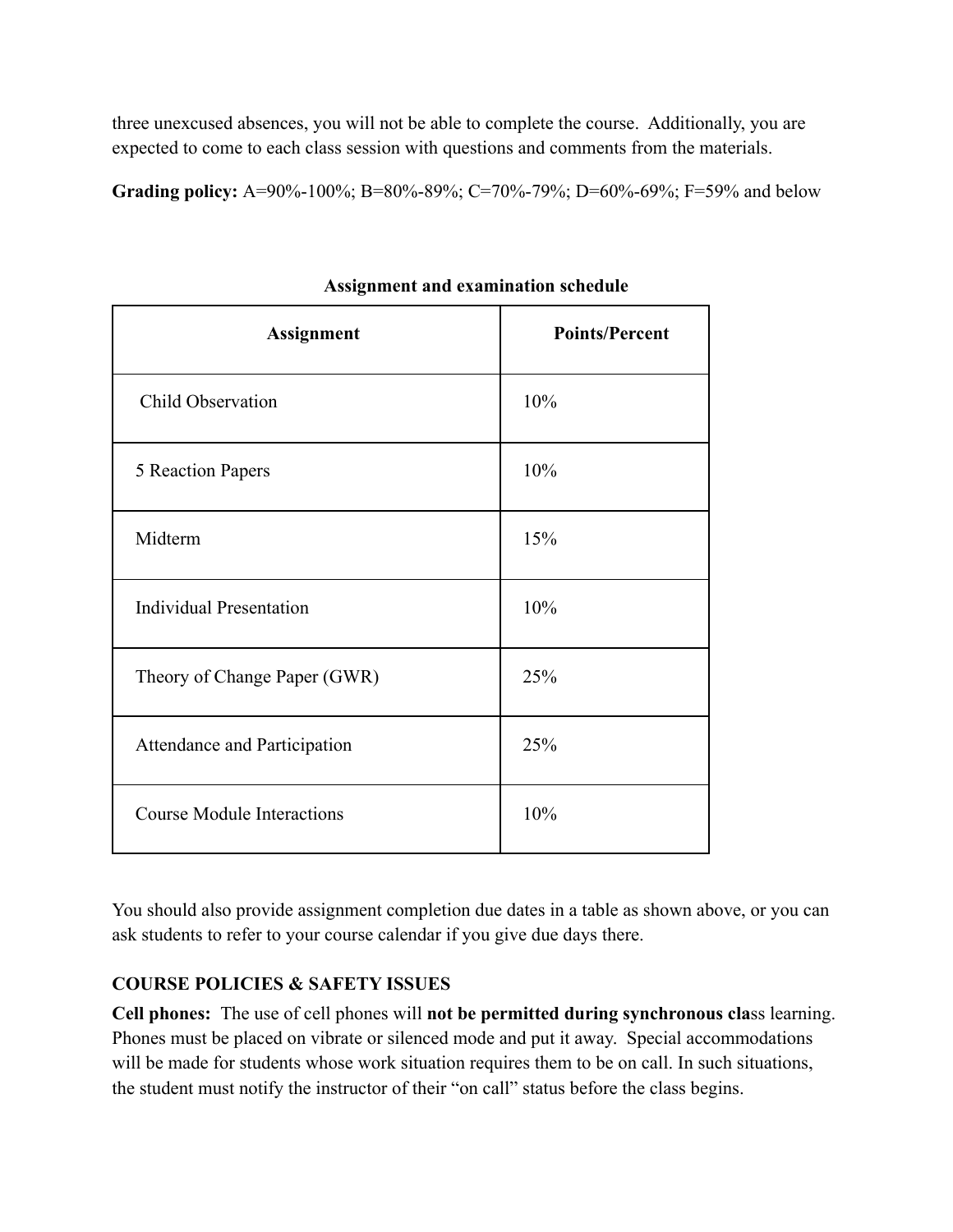**Students who are in violation of this policy and have been previously warned are considered to be in violation of the University Policy on Disruptive Classroom Behavior and will be subject to disciplinary action.**

## **Classroom Conduct:**

It is expected that the classroom will be a safe place for learning and the free sharing of intellectual pursuits. Additionally, common courtesy is required so that *everyone* may participate and enjoy the scholarly pursuit of the educational endeavors of the course. Disruptive behavior will not be tolerated and the university policy regarding classroom conduct will be followed (APM419).

### *Online Classroom Ettiquete:*

## *From Dr. Marisol Clark-Ibanez, Associate Professor, CSUSM*

Welcome to the world of online, Web-based courses. If you're like many people, this is your first experience with an online course. You may have taken some courses before, and you may also have had experience with some form of electronic communication, but a Web-based course is a newer area of social interaction, and as such it has its own rules for interacting with others.

## *Disembodied Discussions*

A key distinguishing feature of an online course is that communication occurs solely via the written word. Because of this, the body language, voice tone, and instantaneous listener feedback of the traditional classroom are all absent. These facts need to be taken into account both when contributing messages to a discussion and when reading them. Keep in mind the following points:

**Tone Down Your Language:** Given the absence of face-to-face clues, written text can easily be misinterpreted. Avoid the use of strong or offensive language and the excessive use of exclamation points. If you feel particularly strongly about a point, it may be best to write it first as a draft and then to review it, before posting it, in order to remove any strong language.

**Keep A Straight Face:** In general, avoid humor and sarcasm. These frequently depend either on facial or tone of voice cues absent in text communication or on familiarity with the reader.

**Be Forgiving:** If someone states something that you find offensive, mention this directly to the instructor. Remember that the person contributing to the discussion is also new to this form of communication. What you find offensive may quite possibly have been unintended and is best cleared up by the instructor.

**The Recorder Is On:** Think carefully about the content of your message before contributing it. Once sent to the group, there is no taking it back. Also, although the grammar and spelling of a message typically are not graded, they do reflect on you, and your audience might not be able to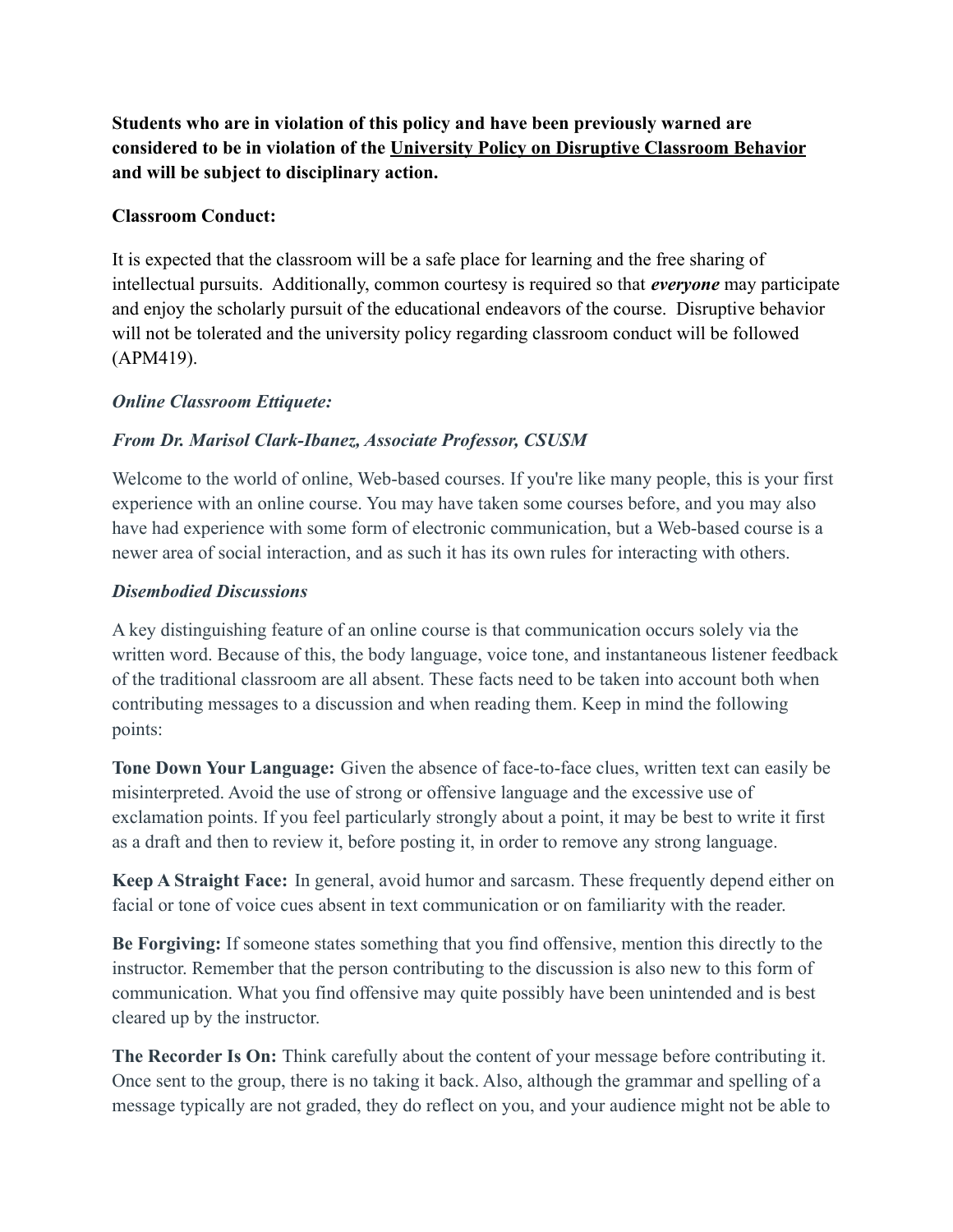decode misspelled words or poorly constructed sentences. It is a good practice to compose and check your comments in a word-processor before posting them.

**Test For Clarity:** Messages may often appear perfectly clear to you as you compose them, but turn out to be perfectly obtuse to your reader. One way to test for clarity is to read your message aloud to see if it flows smoothly. If you can read it to another person before posting it, even better.

**Netspeak:** Although electronic communication is still young, many conventions have already been established. DO NOT TYPE IN ALL CAPS. This is regarded as shouting and is out of place in a classroom. Acronyms and emoticons (arrangements of symbols to express emotions) are popular, but excessive use of them can make your message difficult to read. This class is academic and so refrain from using "texting" language or acronyms in formal forum discussions and your papers.

### **Writing Format:**

It is expected that all written work will contain appropriate grammar, spelling, punctuation, and format in APA style. Normal fonts and margins should be applied. Assistance with writing is available at the writing center located on the first floor of the Education Building or in the English Department (278-2553). Additionally, students must avoid cheating and plagiarism. The consequences for plagiarism (either a direct quote or paraphrase that is plagiarized) may include failing the course and/or disciplinary action (e.g. probation; suspension; and/or dismissal from the class, program, or CSUF).

### **Disability Accommodations:**

Reasonable accommodations are available for students who have documented disabilities. Please notify the instructor during the first week of class of any accommodations needed for the course. Late notification may cause the requested accommodations to be unavailable. All accommodations must be approved through the University's Services for Students with Disabilities – 278-2811.

### **University Syllabus Policy Statement:**

**Late work and make-up work policy.** Students will be allowed to submit late work during the course of the semester for 5% reduction in grade for each day it is late. Work that is over 1 week past due, will not be accepted.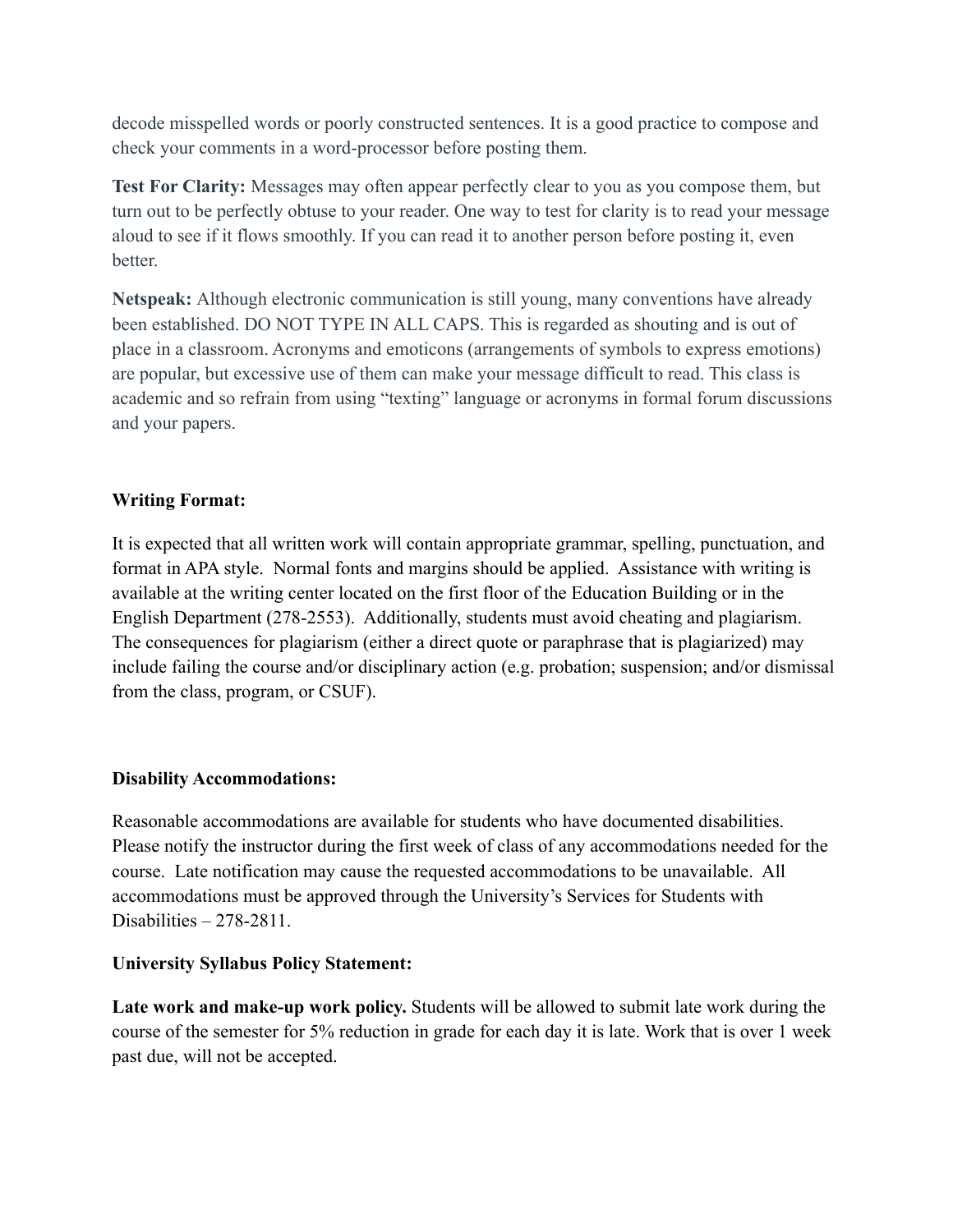**Adding and Dropping Classes:** Students are responsible for understanding the policies and procedures about the adding/dropping of classes, academic renewals, etc. Students can find more information on adding and dropping at

[http://www.fresnostate.edu/studentaffairs/classschedule/registration/add-drop.html.](http://www.fresnostate.edu/studentaffairs/classschedule/registration/add-drop.html)

## **UNIVERSITY POLICIES AND SERVICES**

**Intellectual Property provision -** To be placed in the section on University Policies

As part of your participation in virtual/online instruction, please remember that the same student conduct rules that are used for in-person classrooms instruction also apply for virtual/online classrooms. Students are prohibited from any unauthorized recording, dissemination, or publication of any academic presentation, including any online classroom instruction, for any commercial purpose. In addition, students may not record or use virtual/online instruction in any manner that would violate copyright law. Students are to use all online/virtual instruction exclusively for the educational purpose of the online class in which the instruction is being provided. Students may not re-record any online recordings or post any online recordings on any other format (e.g., electronic, video, social media, audio recording, web page, internet, hard paper copy, etc.) for any purpose without the explicit written permission of the faculty member providing the instruction. Exceptions for disability-related accommodations will be addressed by Services for Students with Disabilities (SSD) working in conjunction with the student and faculty member.

**COVID-19 related provisions** - Please note that the language below is to be placed **at the top of the syllabus** and link to the safety assessment.

### **Health Screening:**

Students who come to campus for face-to-face classes will be required to complete a daily health screening which will include temperature checks. If you have experienced COVID-19 symptoms and/or have tested positive within the past 10 days; or if you have had close contact (less than 6 feet for longer than 15 minutes while unmasked) with a suspected or confirmed COVID-19 patient within the past 14 days, you are not allowed to come to campus. Please complete the campus [online reporting form.](https://fresnostate.co1.qualtrics.com/jfe/form/SV_3faIAsuC8CzuFjD?Q_FormSessionID=FS_UFJ902LXgDJbKeZ) A campus official will reply to provide guidance and information.

**Safety Measures:** Consistent with the Governor's order and updated state public-health guidelines, face masks or cloth face coverings are required to be worn in public spaces on-campus and during in-person classes to reduce possible exposure to COVID-19 and prevent the spread of the virus. Physical distancing must be practiced by maintaining 6 feet of distance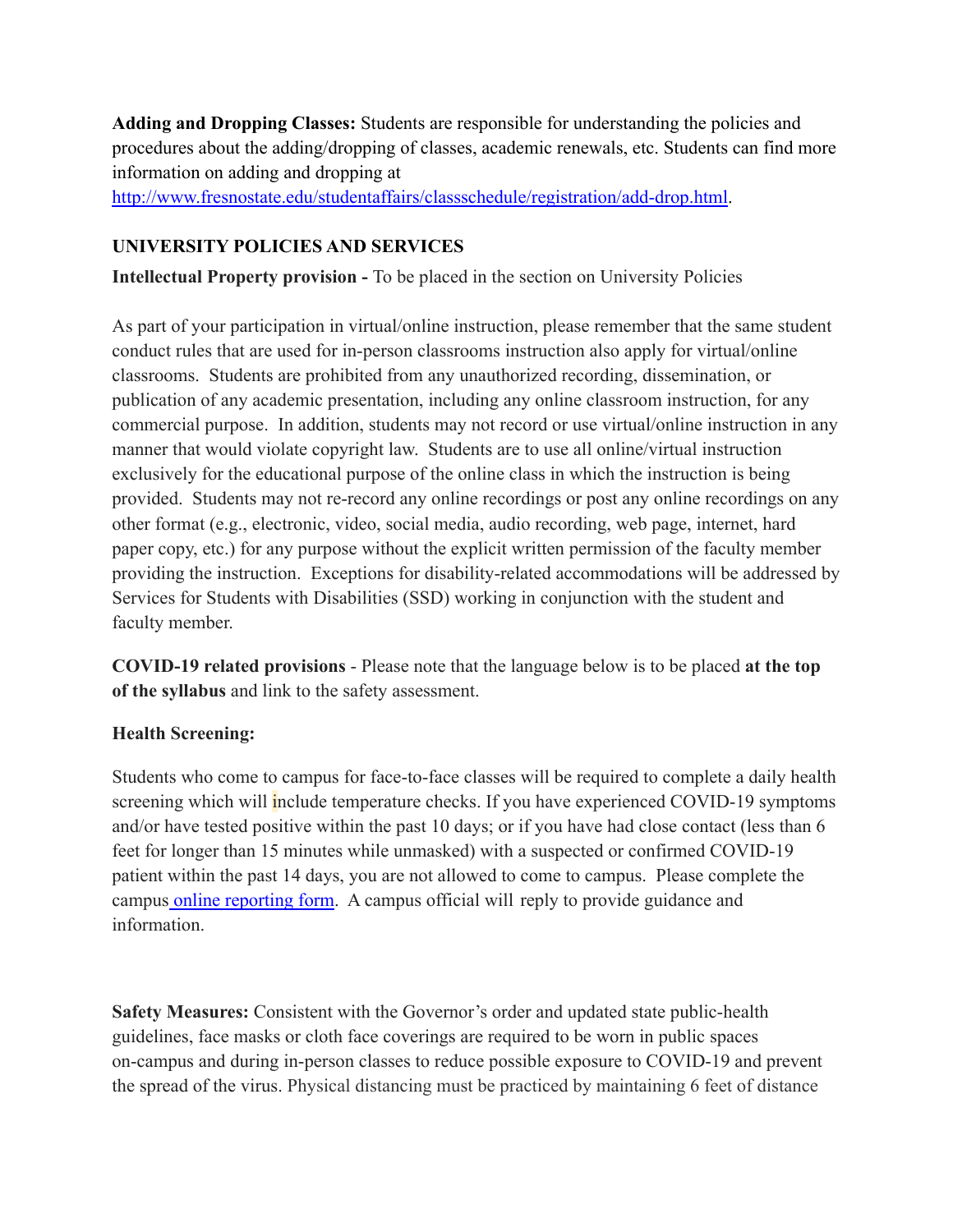between individuals. Good hygiene of hand washing for a minimum of 20 seconds or using hand sanitizer is required. Please avoid touching your face with unclean hands. Disposable face masks will be provided to anyone who arrives to campus without one.

Please see university website for the most updated information: [www.fresnostate.edu/coronavirus](http://www.fresnostate.edu/coronavirus)

**Students with Disabilities:** Upon identifying themselves to the instructor and the university, students with disabilities will receive reasonable accommodation for learning and evaluation. For more information, contact Services to Students with Disabilities in the Henry Madden Library, Room 1202 (278-2811).

**Honor Code:** "Members of the Fresno State academic community adhere to principles of academic integrity and mutual respect while engaged in university work and related activities." You should:

a) understand or seek clarification about expectations for academic integrity in this course (including no cheating, plagiarism and inappropriate collaboration)

b) neither give nor receive unauthorized aid on examinations or other course work that is used by the instructor as the basis of grading.

c) take responsibility to monitor academic dishonesty in any form and to report it to the instructor or other appropriate official for action.

Instructors may require students to sign a statement at the end of all exams and assignments that "I have done my own work and have neither given nor received unauthorized assistance on this work." If you are going to use this statement, include it here.

**Cheating and Plagiarism:** Cheating is the actual or attempted practice of fraudulent or deceptive acts for the purpose of improving one's grade or obtaining course credit; such acts also include assisting another student to do so. Typically, such acts occur in relation to examinations. However, it is the intent of this definition that the term 'cheating' not be limited to examination situations only, but that it include any and all actions by a student that are intended to gain an unearned academic advantage by fraudulent or deceptive means. Plagiarism is a specific form of cheating which consists of the misuse of the published and/or unpublished works of others by misrepresenting the material (i.e., their intellectual property) so used as one's own work. Penalties for cheating and plagiarism range from a 0 or F on a particular assignment, through an F for the course, to expulsion from the university. For more information on the University's policy regarding cheating and plagiarism, refer to the Class Schedule (Legal Notices on Cheating and Plagiarism) or the University Catalog (Policies and Regulations).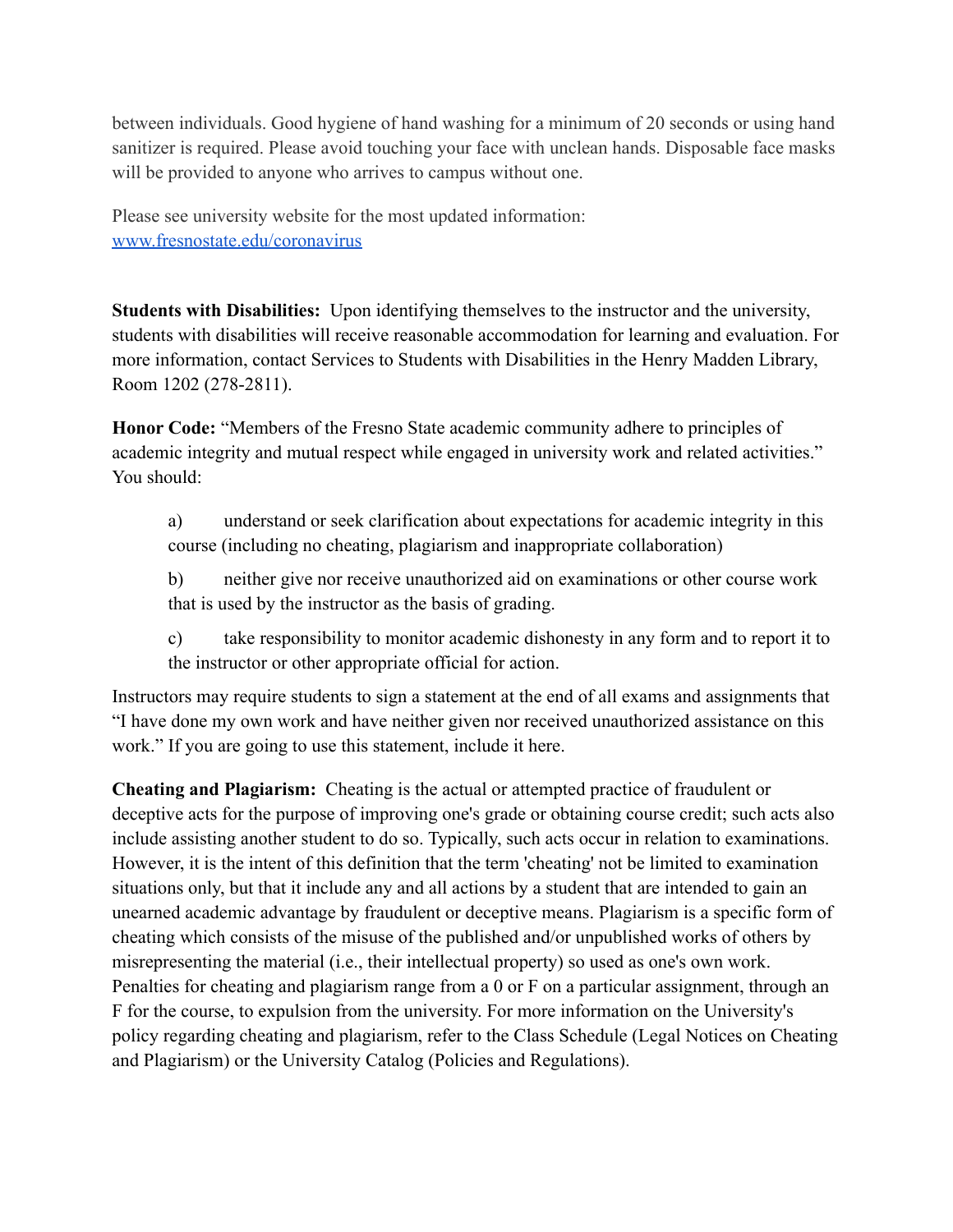**Computers:** "At California State University, Fresno, computers and communications links to remote resources are recognized as being integral to the education and research experience. Every student is required to have his/her own computer or have other personal access to a workstation (including a modem and a printer) with all the recommended software. The minimum and recommended standards for the workstations and software, which may vary by academic major, are updated periodically and are available from Information Technology Services (<http://www.fresnostate.edu/technology>) or the [University Bookstore](http://www.kennelbookstore.com/SiteText.aspx?id=20666) ([http://www.kennelbookstore.com\)](http://www.kennelbookstore.com). In the curriculum and class assignments, students are presumed to have 24-hour access to a computer workstation and the necessary communication links to the University's information resources."

**Disruptive Classroom Behavior:** "The classroom is a special environment in which students and faculty come together to promote learning and growth. It is essential to this learning environment that respect for the rights of others seeking to learn, respect for the professionalism of the instructor, and the general goals of academic freedom are maintained. Differences of viewpoint or concerns should be expressed in terms which are supportive of the learning process, creating an environment in which students and faculty may learn to reason with clarity and compassion, to share of themselves without losing their identities, and to develop an understanding of the community in which they live. Student conduct which disrupts the learning process shall not be tolerated and may lead to disciplinary action and/or removal from class."

**Copyright Policy:** Copyright laws and fair use policies protect the rights of those who have produced the material. The copy in this course has been provided for private study, scholarship, or research. Other uses may require permission from the copyright holder. The user of this work is responsible for adhering to copyright law of the U.S. (Title 17, U.S. Code). To help you familiarize yourself with copyright and fair use policies, the University encourages you to visit its [Copyright Web Page](http://libguides.csufresno.edu/copyright) [https:/library.fresnostate.edu/info/copyright-policy](https://library.fresnostate.edu/info/copyright-policy)

Canvas or Google Classroom course web sites contain material protected by copyrights held by the instructor, other individuals or institutions. Such material is used for educational purposes in accord with copyright law and/or with permission given by the owners of the original material. You may download one copy of the materials on any single computer for non-commercial, personal, or educational purposes only, provided that you (1) do not modify it, (2) use it only for the duration of this course, and (3) include both this notice and any copyright notice originally included with the material. Beyond this use, no material from the course web site may be copied, reproduced, re-published, uploaded, posted, transmitted, or distributed in any way without the permission of the original copyright holder. The instructor assumes no responsibility for individuals who improperly use copyrighted material placed on the web site.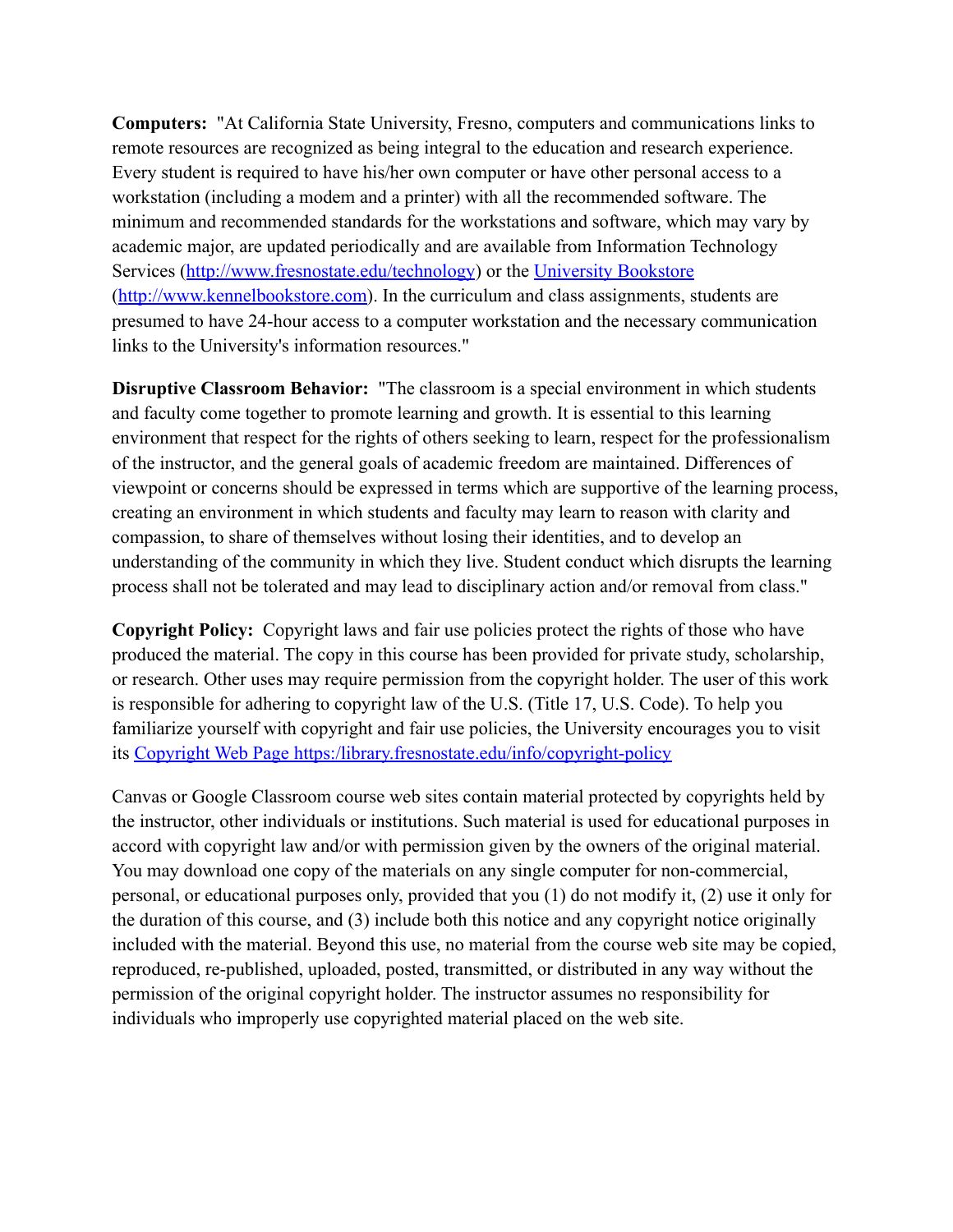### **For free tutoring on campus, contact the [Learning Center](http://www.fresnostate.edu/learningcenter)**

(<http://fresnostate.edu/studentaffairs/lrc>) in the Collection Level (basement level) of the Henry Madden Library. You can reach them by phone at 559.278.3052.

**Our campus has developed [SupportNet](http://fresnostate.edu/studentaffairs/lrc/supportnet/)** [\(http://fresnostate.edu/studentaffairs/lrc/supportnet\)](http://fresnostate.edu/studentaffairs/lrc/supportnet) to connect students with specific campus resources promoting academic success. Students may be referred to it if you believe they need the services provided by SupportNet to succeed in your course.

## **SUBJECT TO CHANGE STATEMENT**

This syllabus and schedule are subject to change in the event of extenuating circumstances.

## **STUDENT HANDBOOK**

Information on student rights, responsibilities, academic honesty, etc., can be found on the Fresno State Student Handbook web page. The web page is located at: [http://www.fresnostate.edu/studentaffairs/division/general/studenthandbook/.](http://www.fresnostate.edu/studentaffairs/division/general/studenthandbook/)

## **COURSE CALENDAR**

The calendar should include projected dates, topics covered, deadlines, and/or periods of time for readings, field trips, projects, exam dates (including the date and time of the final exam) and assignment due dates. The following statement is suggested to footnote the calendar: "*The course schedule is subject to change in the event of extenuating circumstances."*

If you plan to give your exam online or not to meet in class on the final exam day, please explicitly inform students in your syllabus. You also need to address a memo to that effect to your department chair and dean.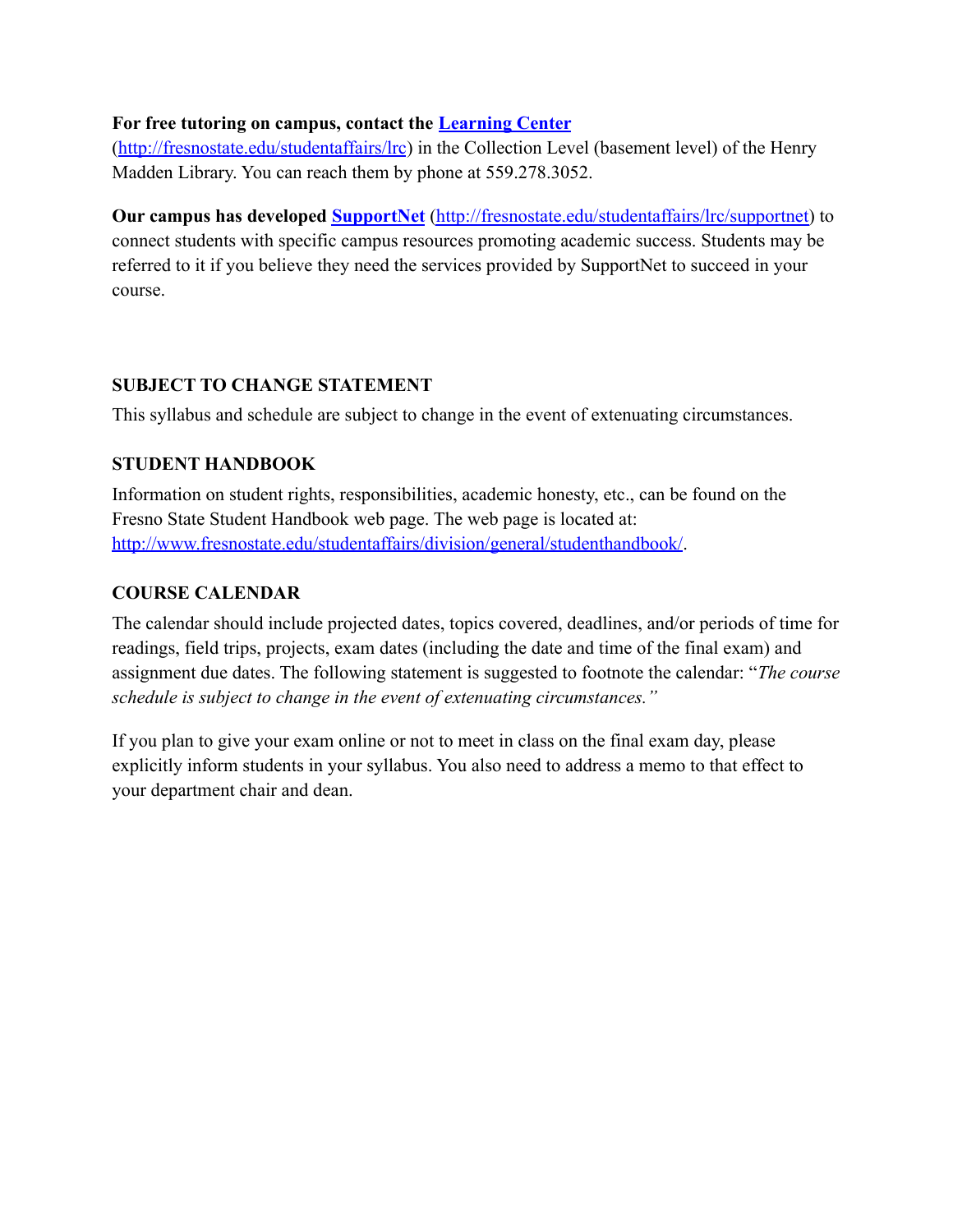#### **TENTATIVE COURSE SCHEDULE**

### **Fall 2020**

| Date | <b>Topic</b> | <b>Reading Assignment</b> |  |
|------|--------------|---------------------------|--|
|      |              |                           |  |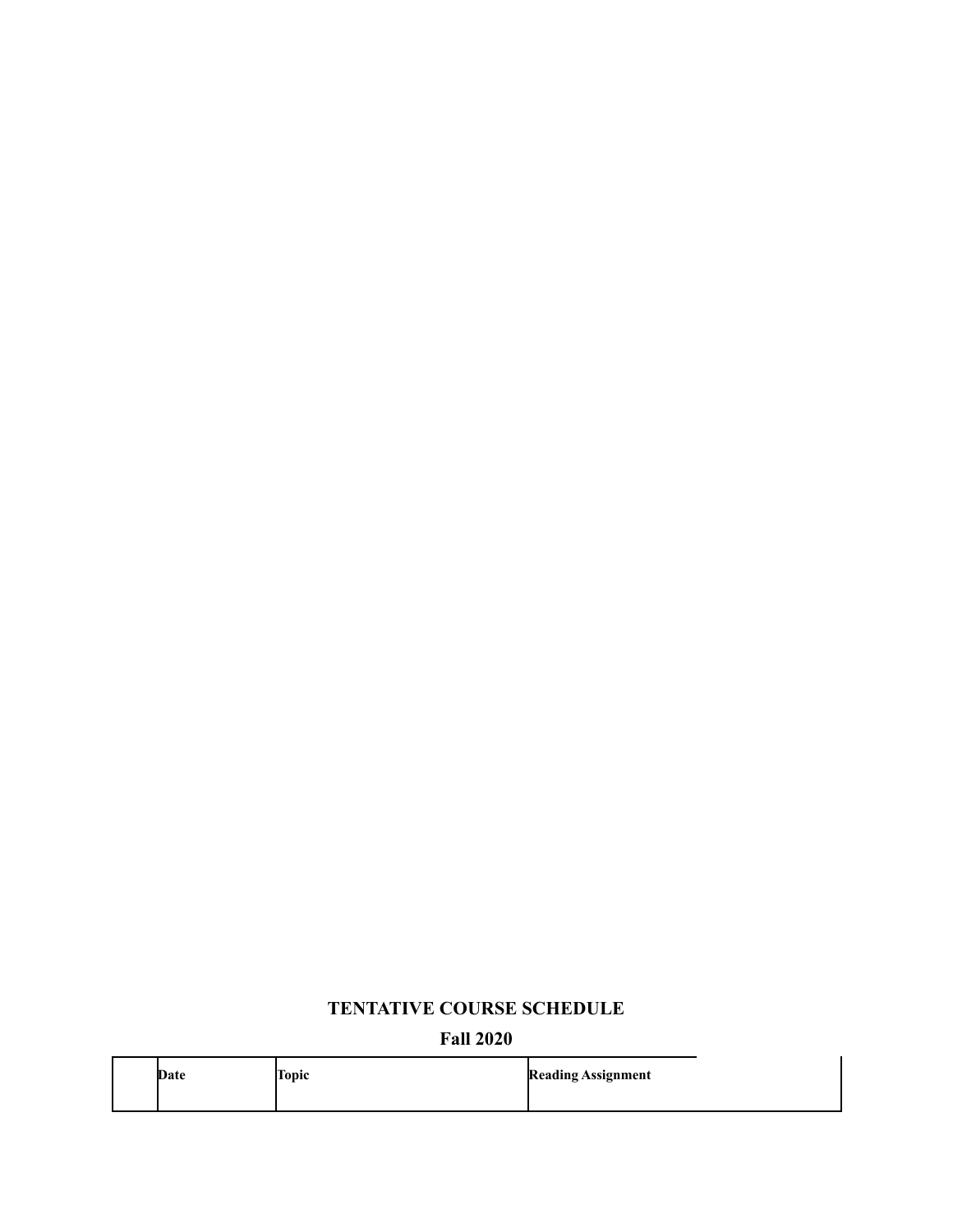|   | Thurs., Aug 20 | First Day of Class- Introduction, syllabus<br>review and individual appointments.                         | Module 0<br>Synchronous Virtual Class                                                                                                                                                                                                                                                  |
|---|----------------|-----------------------------------------------------------------------------------------------------------|----------------------------------------------------------------------------------------------------------------------------------------------------------------------------------------------------------------------------------------------------------------------------------------|
| þ | Thurs., Aug 27 | GWR paper discussion and consultation<br>day                                                              | <b>Synchronous Virtual Class 5-7 PM</b>                                                                                                                                                                                                                                                |
| B | Thurs., Sep 3  | Intro to Developmental Theories-<br>Psychoanalytic, Behavioral, Attachment,<br>Socioemotional, ecological | Module 1<br>Lecture 2: Key Terms and Concepts II and Theories<br>Lecture 3: Theories II<br>Module work 4-5 PM<br><b>Synchronous Virtual Class 5-7 PM</b>                                                                                                                               |
| 4 | Thurs., Sep 10 | Beginnings and Infancy                                                                                    | Module 2<br>Lecture 7: Cognitive Development: Sensorimotor<br>stage<br>Lecture 8: Attachment<br><b>Asynchronous Google Work</b>                                                                                                                                                        |
| 5 | Thurs., Sep 17 | Early, Middle and Late Childhood                                                                          | <b>Observation video due</b><br>Module 3<br>Lecture 14: Early Childhood: Social Dev. II/Social<br>Development<br>Lecture 18: Mid Childhood Emotional Dev./ Social<br>Development<br>Lecture 19: Mid. Childhood Dev II<br>Module work 4-5 PM<br><b>Synchronous Virtual Class 5-7 PM</b> |
| 6 | Thurs., Sep 24 | Model Exploration Day #1                                                                                  | See online day #1 folder on Google Classroom<br><b>Asynchronous Google Work</b>                                                                                                                                                                                                        |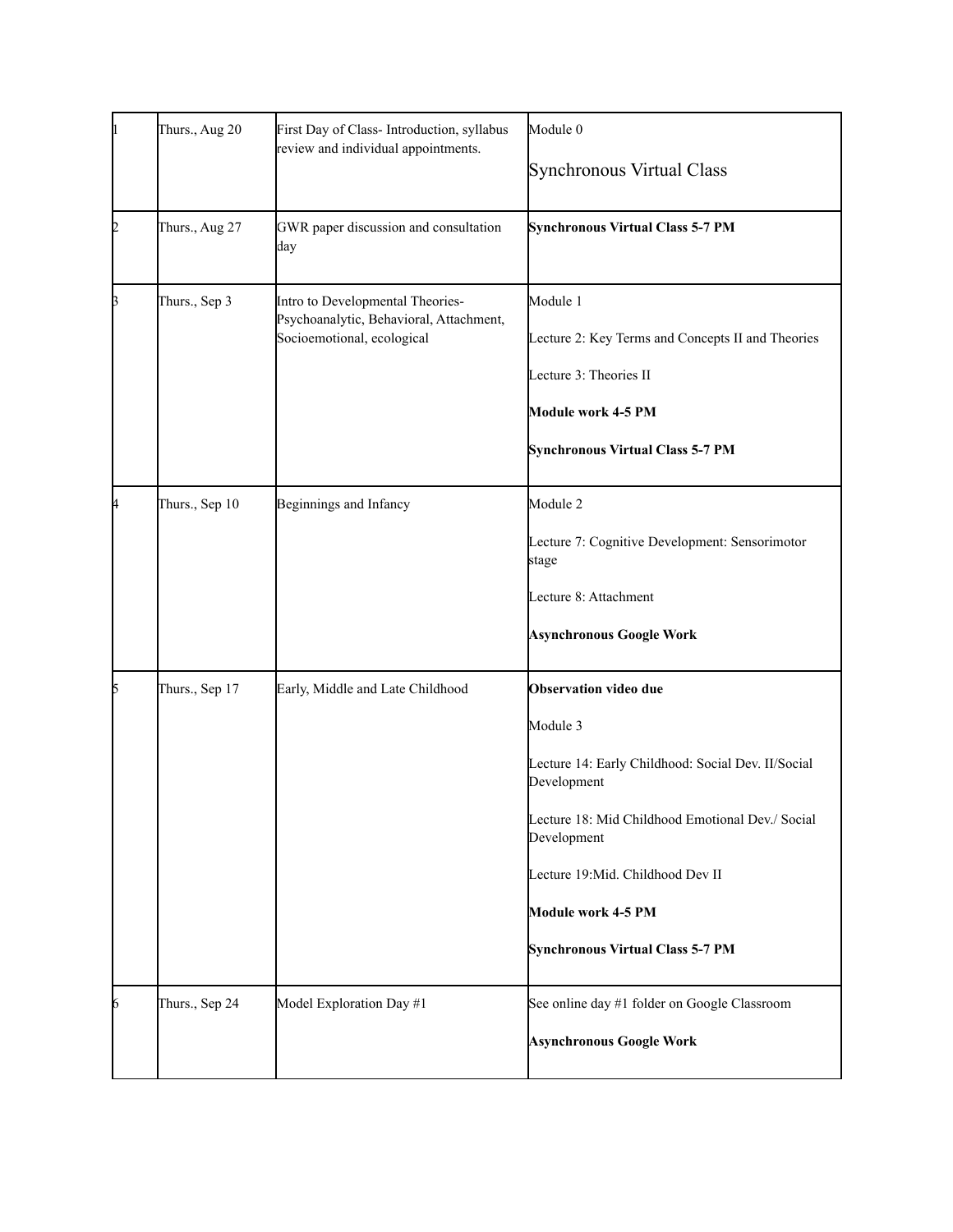| 7  | Thurs., Oct 1  | Adolescence                       | Module 4                                                           |
|----|----------------|-----------------------------------|--------------------------------------------------------------------|
|    |                |                                   | Lecture 21: Adolescence Physical Dev. II/Cognitive<br>Development  |
|    |                |                                   | Lecture 22: Adolescence Cognitive Dev.<br>II/Identity/Self-esteem  |
|    |                |                                   | Lecture 23: Adolescence Self-esteem II/ Peer<br>Relationships      |
|    |                |                                   | Suicide risk assessment and intervention                           |
|    |                |                                   | Module work 4-5 PM                                                 |
|    |                |                                   | <b>Synchronous Virtual Class</b>                                   |
| 8  | Thurs., Oct 8  | Midterm Due- No class instruction | Midterm Due by 7pm                                                 |
| þ  | Thurs., Oct 15 | Emerging adulthood                | Module 5                                                           |
|    |                | Early Adulthood                   | Lecture: 26: Young Adult Physical Dev II/ Cognitive<br>Development |
|    |                |                                   | Lecture 27: Young Adult Cognitive Development II/<br>Marriage      |
|    |                |                                   | <b>GWR Rough Draft(option) due: Turn in online.</b>                |
|    |                |                                   | Module work 4-5 PM                                                 |
|    |                |                                   | Synchronous Virtual Class 5-7 PM                                   |
| 10 | Thurs., Oct 22 | Model Exploration Day 2           | <b>Asynchronous Google Work</b>                                    |
| 11 | Thurs., Oct 29 | Middle Adulthood                  | Module 6                                                           |
|    |                |                                   | Lecture 30: Mid Adulthood physical dev. II/ Social<br>Development  |
|    |                |                                   | Lecture 31: Mid Adulthood Social Dev. II                           |
|    |                |                                   | Lecture 32: Middle Adulthood Emotional<br>Development              |
|    |                |                                   | Module work 4-5 PM                                                 |
|    |                |                                   | <b>Asynchronous Google Work</b>                                    |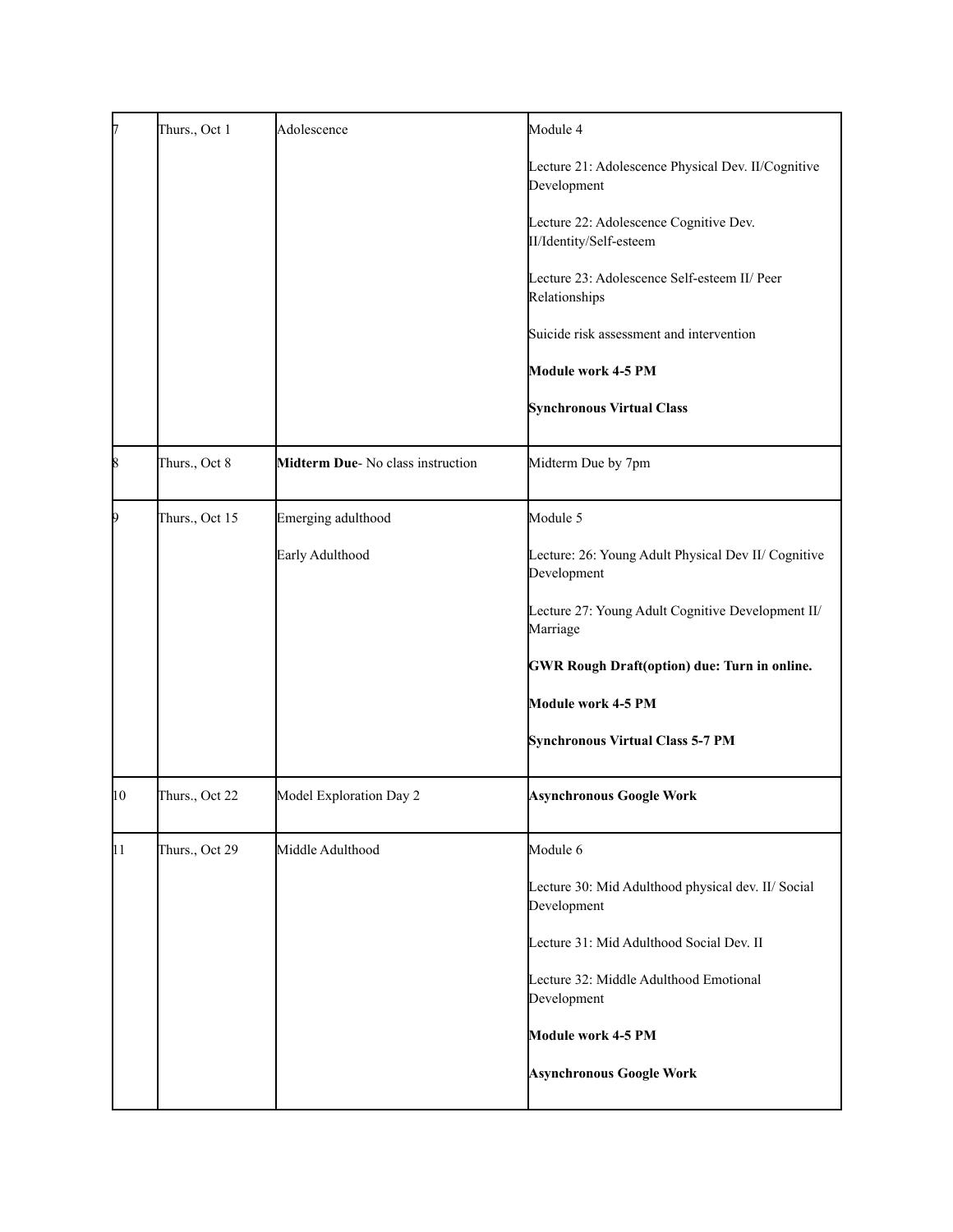| 12                                                  | Thurs., Nov 5      | Late Adulthood                  | Module 7                                                                       |              |  |
|-----------------------------------------------------|--------------------|---------------------------------|--------------------------------------------------------------------------------|--------------|--|
|                                                     |                    |                                 | Lecture 34: Late Adulthood Overview/Dev. Tasks/<br>Myths/ Physical Development |              |  |
|                                                     |                    |                                 | Lecture 35: Late Adulthood emotional Dev.II/Social<br>Development              |              |  |
|                                                     |                    |                                 | Lecture 36: Late Adulthood Emotional Dev. II/ Social<br>Development            |              |  |
|                                                     |                    |                                 | <b>Asynchronous Google Work</b>                                                |              |  |
| 13                                                  | Thurs, Nov 12      | Death and Dying                 | Module 8                                                                       |              |  |
|                                                     |                    |                                 | Lecture 37: Late Adulthood Social Dev. II/ Successful<br>aging                 |              |  |
|                                                     |                    |                                 | Lecture 38: Death and Dying                                                    |              |  |
|                                                     |                    |                                 | Module work 4-5 PM                                                             |              |  |
|                                                     |                    |                                 | <b>Synchronous Virtual Class 5-7 PM</b>                                        |              |  |
| 14                                                  | Thurs., Nov 19     | Individual presentations        | Synchronous Virtual Class 5-7 PM                                               |              |  |
| 15                                                  | Thurs., Nov 26     | Thanksgiving Holliday- No Class | Final Paper Due                                                                |              |  |
| 16                                                  | Thurs., Dec 3      | <b>Individual Presentations</b> | Last day of class 5-7 PM                                                       |              |  |
|                                                     |                    |                                 | <b>Synchronous Virtual Class</b>                                               |              |  |
|                                                     | <b>Finals week</b> |                                 | Days                                                                           | <b>Dates</b> |  |
| Final Exam Preparation & Faculty Consultation Days: |                    | Thursday and Friday             | Dec 7 & 8                                                                      |              |  |
| <b>Final Semester Examinations</b>                  |                    | Monday - Thursday               | Dec 14-17                                                                      |              |  |
| Final Exam in this course- Pick up Paper            |                    | Thursday Dec 17th               | $4$ to 5 pm                                                                    |              |  |
|                                                     |                    |                                 |                                                                                |              |  |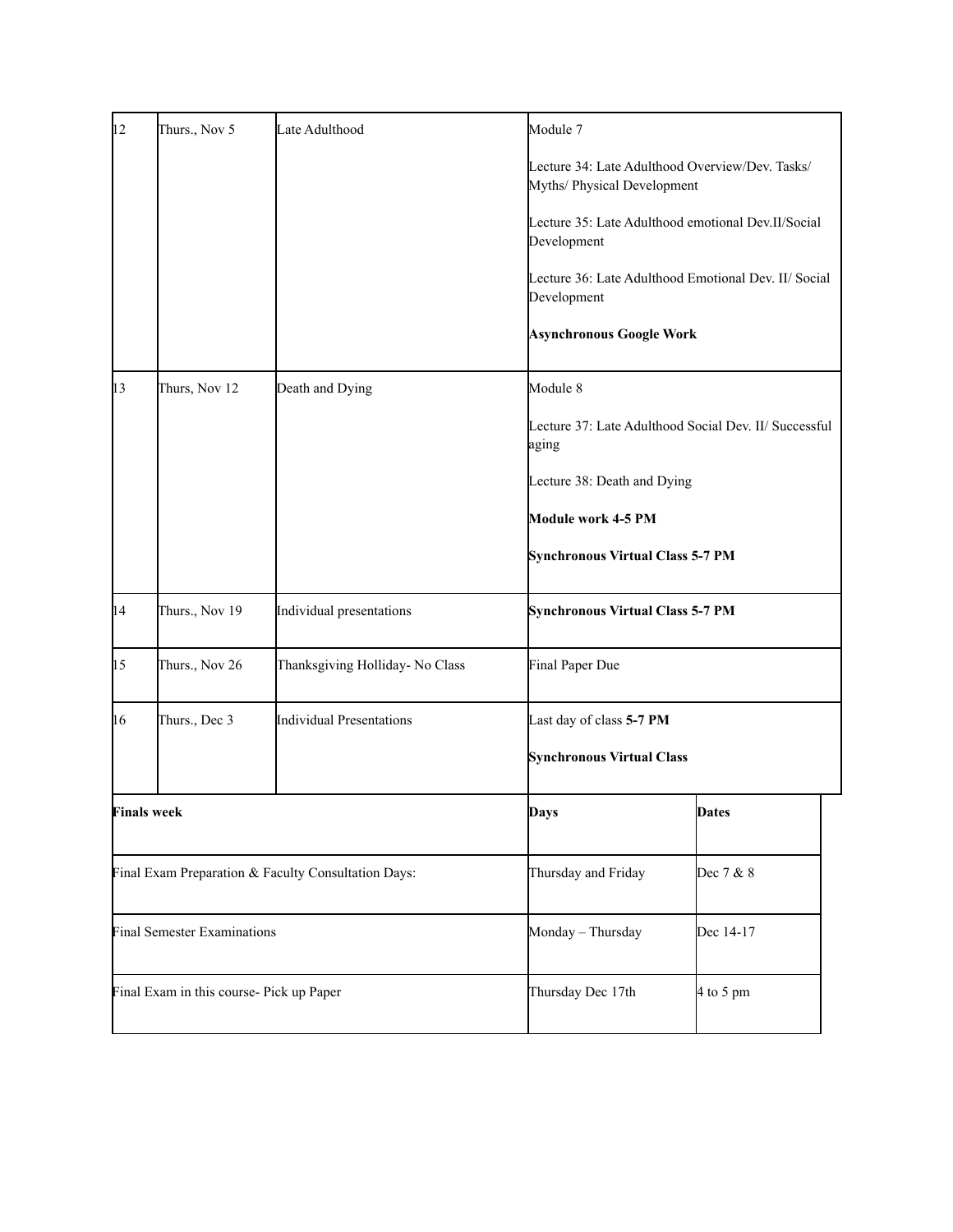Appendix A: GWR Rubric

# *GRADUATE WRITING SKILLS REQUIREMENT RUBRIC*

*Assessment will be based on the following criteria:*

Scholarly Merit: This category speaks to the viability of the project, the clarity and focus of the thesis, and the development of an argument. It seeks to ensure that the ideas and interpretations expressed are relevant to important issues or ideas circulating in contemporary discussions of the same topic.

Organization and Structure: This category looks to ensure that arguments are conducted as logical, progressive developments of an idea through coherent, well-organized paragraphs. The essay has an effective introduction, and a thoughtful conclusion.

Complexity of Evidence and Analysis: This category speaks to use of apt sources and ability to explain their significance. The quality and quantity of evidence matters here, but so does the fairness with which the arguments of others are represented and discussed.

Professionalism: This category addresses the formal and mechanical elements of producing an academic argument. Essays should display appropriate academic conventions, format, and style, including citations. Diction level should be appropriate to audience.

# *RUBRIC*

A writing sample should receive *two* evaluations of accomplished to satisfy the GWSR.

# ACCOMPLISHED: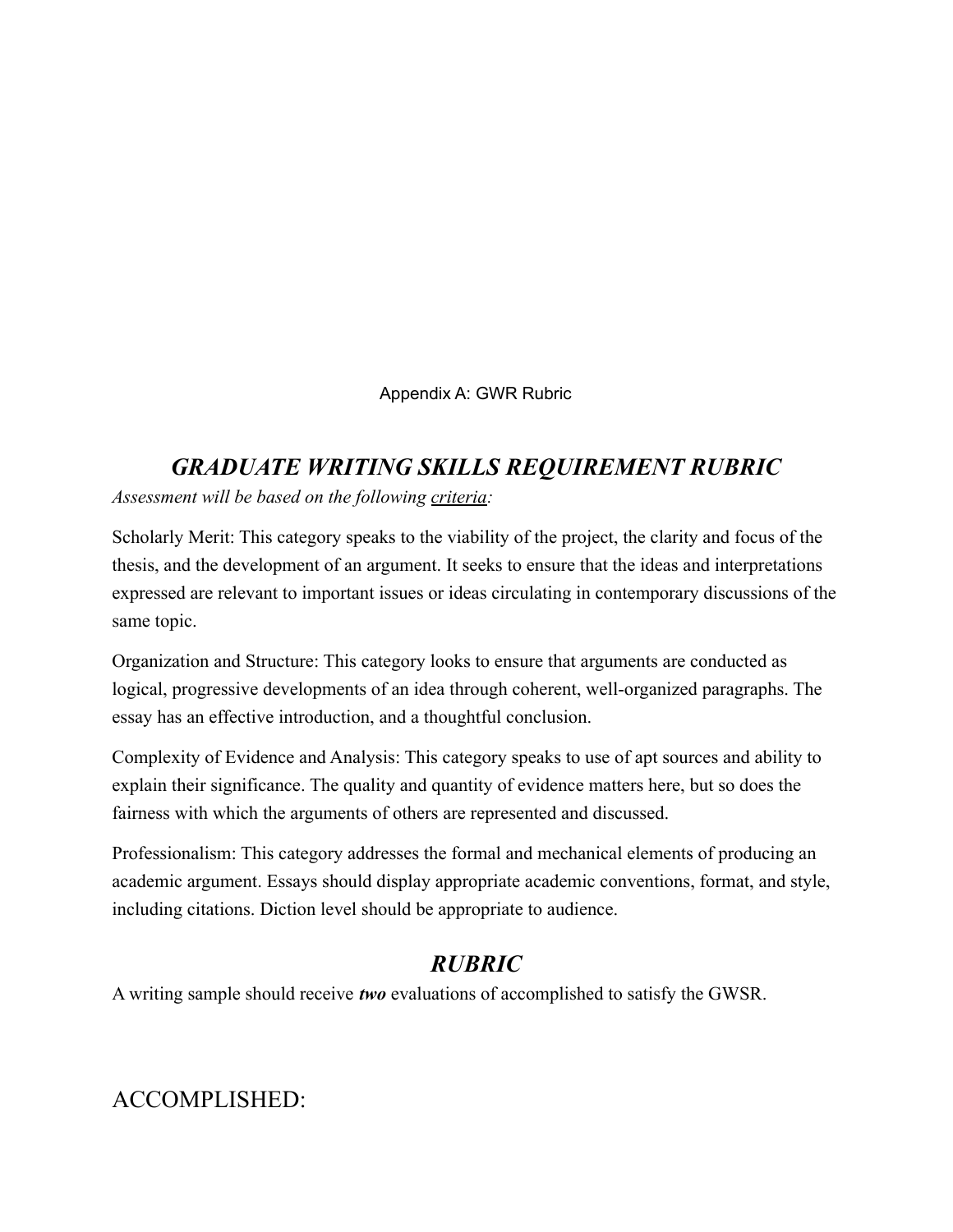Scholarly Merit: The topic is timely and carefully focused. While it does not have to make an original argument, it would serve as a good basis for further research on the subject. Discussion does a creditable job summarizing related literature. The thesis is sufficiently limited in scope; usually stated early on and present throughout the essay as a *controlling* (not repeated) idea.

Organization and Structure: Major points raised are relevant to the topic and are logically arranged to provide a coherent argument. Transitions and organizational structures such as topic sentences and sub-headings are used which help the reader move from point to point.

Complexity of Evidence and Analysis: Sources are well-chosen and deployed in a range of ways (to motivate the argument, provide key terms). The writer invites complications and considers counterarguments. Analysis is insightful and fresh, more than summary or paraphrase; shows how evidence supports thesis; it should dwell in depth on one or more key examples.

Professionalism: Style and conventions are academically appropriate and consistently used. Nor do errors in mechanics interfere with comprehensibility. Demonstrates thoroughness and competence in documenting sources; the reader would have little difficulty finding citations.

# DEVELOPING:

Scholarly Merit: Although the essay has a focus, it does not participate in a critical conversation. It may be too broadly conceived, without enough specifics and nuances to distinguish a real problem and to address that problem. The essay may be a largely 'interpretive summary' of the text, but will feature some insightful moments. OR it could be an essay that is chiefly a personal reaction to something, well-written but with scant intellectual content—mostly opinion.

Organization and Structure: Writing does not progressively develop an argument. Structure: generally logical, but either confusing in places (big jumps, missing links) or overly predictable and undeveloped; few complications or considerations of counter-arguments; some disorganized paragraphs (either bloated or skimpy). References may be unclear; arguments may be tangential in some places.

Complexity of Evidence and Analysis: Essay uses a limited range of sources without an awareness of larger array of criticism and/or theory. Evidence builds up a list rather than an articulation of cause-and-effect relationships among ideas. OR works may be quoted and cited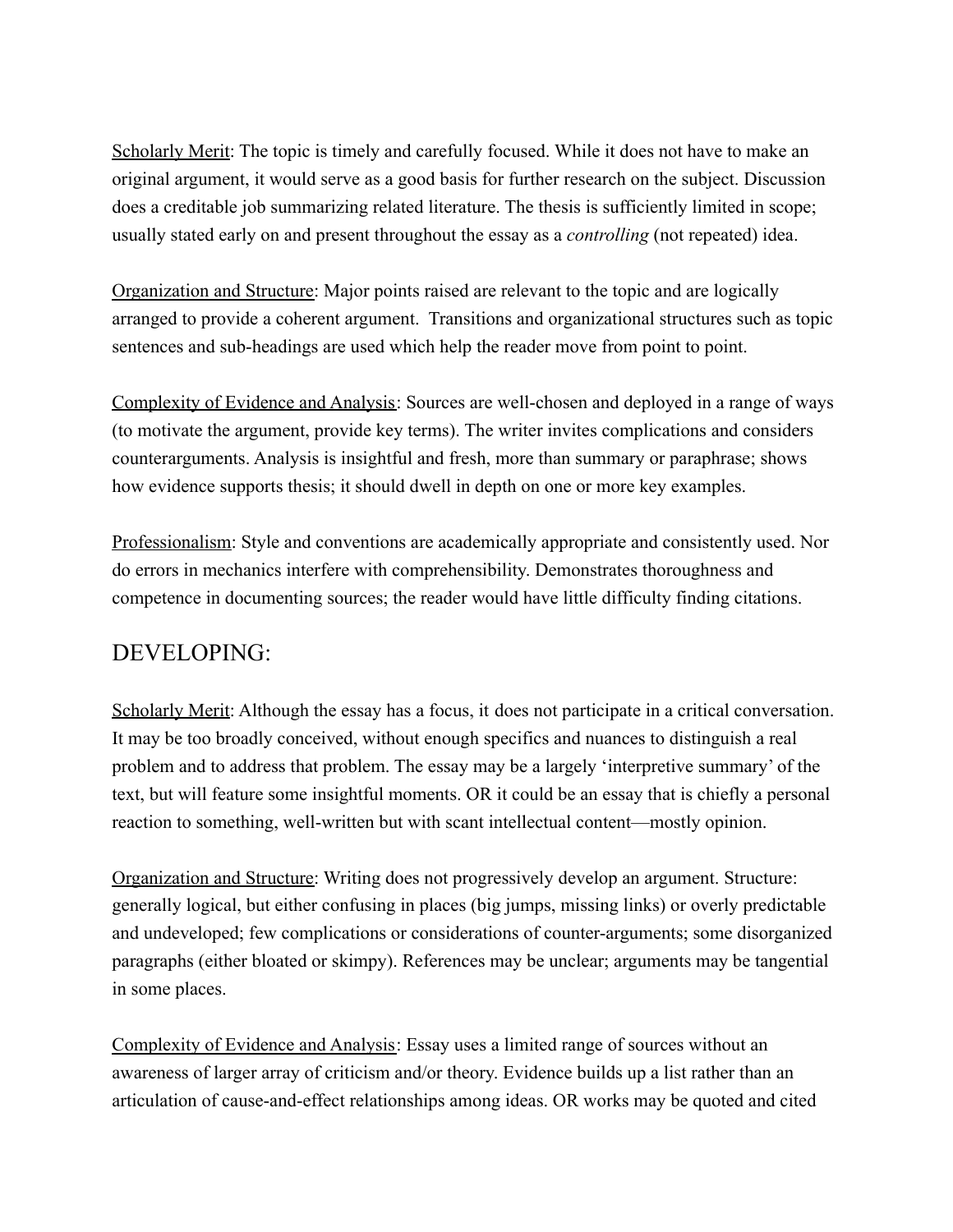correctly, for the most part, but deployed in limited ways, i.e., oversimplifying others' arguments or manipulating research to affirm of the writer's point of view.

Professionalism: Paper lacks consistency of style, format. Frequent mechanical errors make reading difficult and interfere with comprehensibility. Thoroughness and competence at documenting sources may need strengthening.

# BEGINNING:

Scholarly Merit: Essay reveals superficial job of research. Argument depends too heavily on plot summary or paraphrase. The reader is left with very little new understanding of the problem or topic. Thesis can exhibit one of several problems: vague, descriptive, or confusing; parts unintegrated (e.g., three unrelated prongs); only implied or not stated early on; not argued throughout, disappears in places. No clear explanation of literary, cultural and intellectual contexts appears.

Organization and Structure: Reading and comprehensibility are problematic. Writing demonstrates lack of logical development and focus, causing problems with reading and comprehension.

Complexity of Evidence and Analysis: Use of existing scholarly/professional literature on the topic is inadequate. Sources used are dated or irrelevant. Interpretation of sources may present some misreadings.

| Accomplished | <b>Developing</b> | <b>Beginning</b> |
|--------------|-------------------|------------------|
|              |                   |                  |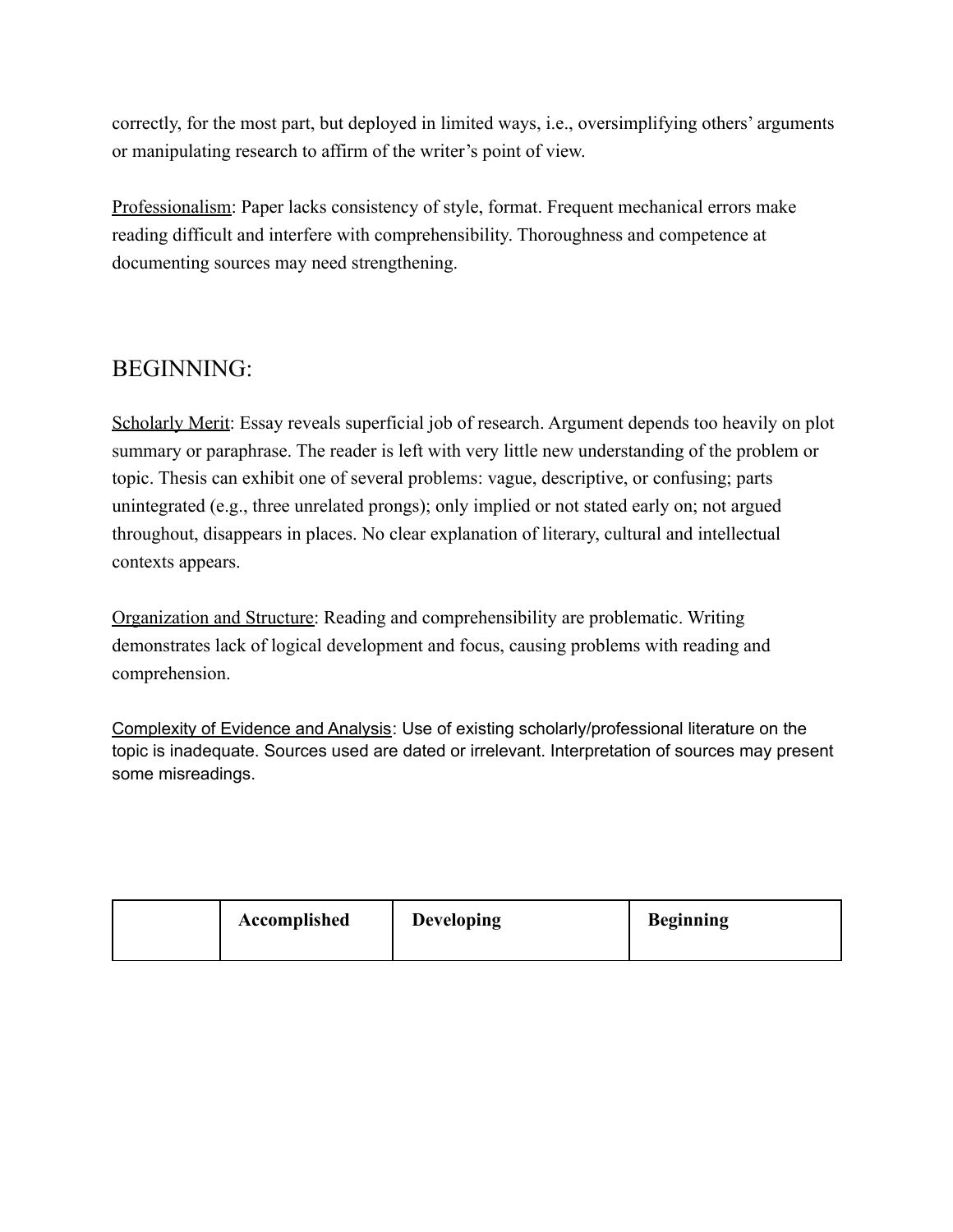| <b>Scholarl</b><br>y Merit                                      | The topic is timely and<br>carefully focused.<br>While it does not have<br>to make an original<br>argument, it would<br>serve as a good basis<br>for further research on<br>the subject. Discussion<br>does a creditable job<br>summarizing related<br>literature. The thesis is<br>sufficiently limited in<br>scope; usually stated<br>early on and present<br>throughout the essay<br>as a controlling (not<br>repeated) idea | Although the essay has a focus, it<br>does not participate in a critical<br>conversation. It may be too<br>broadly conceived, without<br>enough specifics and nuances to<br>distinguish a real problem and to<br>address that problem. The essay<br>may be a largely 'interpretive<br>summary' of the text, but will<br>feature some insightful moments.<br>OR it could be an essay that is<br>chiefly a personal reaction to<br>something, well-written but with<br>scant intellectual content-mostly<br>opinion. | Essay reveals superficial job<br>of research. Argument<br>depends too heavily on plot<br>summary or paraphrase. The<br>reader is left with very little<br>new understanding of the<br>problem or topic. Thesis can<br>exhibit one of several<br>problems: vague, descriptive,<br>or confusing; parts<br>unintegrated (e.g., three<br>unrelated prongs); only<br>implied or not stated early on;<br>not argued throughout,<br>disappears in places. No<br>clear explanation of literary,<br>cultural and intellectual<br>contexts appears. |
|-----------------------------------------------------------------|---------------------------------------------------------------------------------------------------------------------------------------------------------------------------------------------------------------------------------------------------------------------------------------------------------------------------------------------------------------------------------------------------------------------------------|--------------------------------------------------------------------------------------------------------------------------------------------------------------------------------------------------------------------------------------------------------------------------------------------------------------------------------------------------------------------------------------------------------------------------------------------------------------------------------------------------------------------|-------------------------------------------------------------------------------------------------------------------------------------------------------------------------------------------------------------------------------------------------------------------------------------------------------------------------------------------------------------------------------------------------------------------------------------------------------------------------------------------------------------------------------------------|
| Organiz<br>ation<br>and<br><b>Structur</b><br>e                 | Major points raised are<br>relevant to the topic<br>and are logically<br>arranged to provide a<br>coherent argument.<br>Transitions and<br>organizational<br>structures such as<br>topic sentences and<br>sub-headings are used<br>which help the reader<br>move from point to<br>point.                                                                                                                                        | Writing does not progressively<br>develop an argument. Structure:<br>generally logical, but either<br>confusing in places (big jumps,<br>missing links) or overly<br>predictable and undeveloped; few<br>complications or considerations<br>of counter-arguments; some<br>disorganized paragraphs (either<br>bloated or skimpy). References<br>may be unclear; arguments may<br>be tangential in some places.                                                                                                      | Reading and<br>comprehensibility are<br>problematic. Writing<br>demonstrates lack of logical<br>development and focus,<br>causing problems with<br>reading and comprehension                                                                                                                                                                                                                                                                                                                                                              |
| Comple<br>xity of<br><b>Evidenc</b><br>e and<br><b>Analysis</b> | Sources are<br>well-chosen and<br>deployed in a range of<br>ways (to motivate the<br>argument, provide key<br>terms). The writer<br>invites complications<br>and considers<br>counterarguments.<br>Analysis is insightful<br>and fresh, more than<br>summary or<br>paraphrase; shows<br>how evidence supports<br>thesis; it should dwell<br>in depth on one or<br>more key examples.                                            | Essay uses a limited range of<br>sources without an awareness of<br>larger array of criticism and/or<br>theory. Evidence builds up a list<br>rather than an articulation of<br>cause-and-effect relationships<br>among ideas. OR works may be<br>quoted and cited correctly, for the<br>most part, but deployed in limited<br>ways, i.e., oversimplifying others'<br>arguments or manipulating<br>research to affirm of the writer's<br>point of view.                                                             | Use of existing<br>scholarly/professional<br>literature on the topic is<br>inadequate. Sources used<br>are dated or irrelevant.<br>Interpretation of sources may<br>present some misreadings.                                                                                                                                                                                                                                                                                                                                             |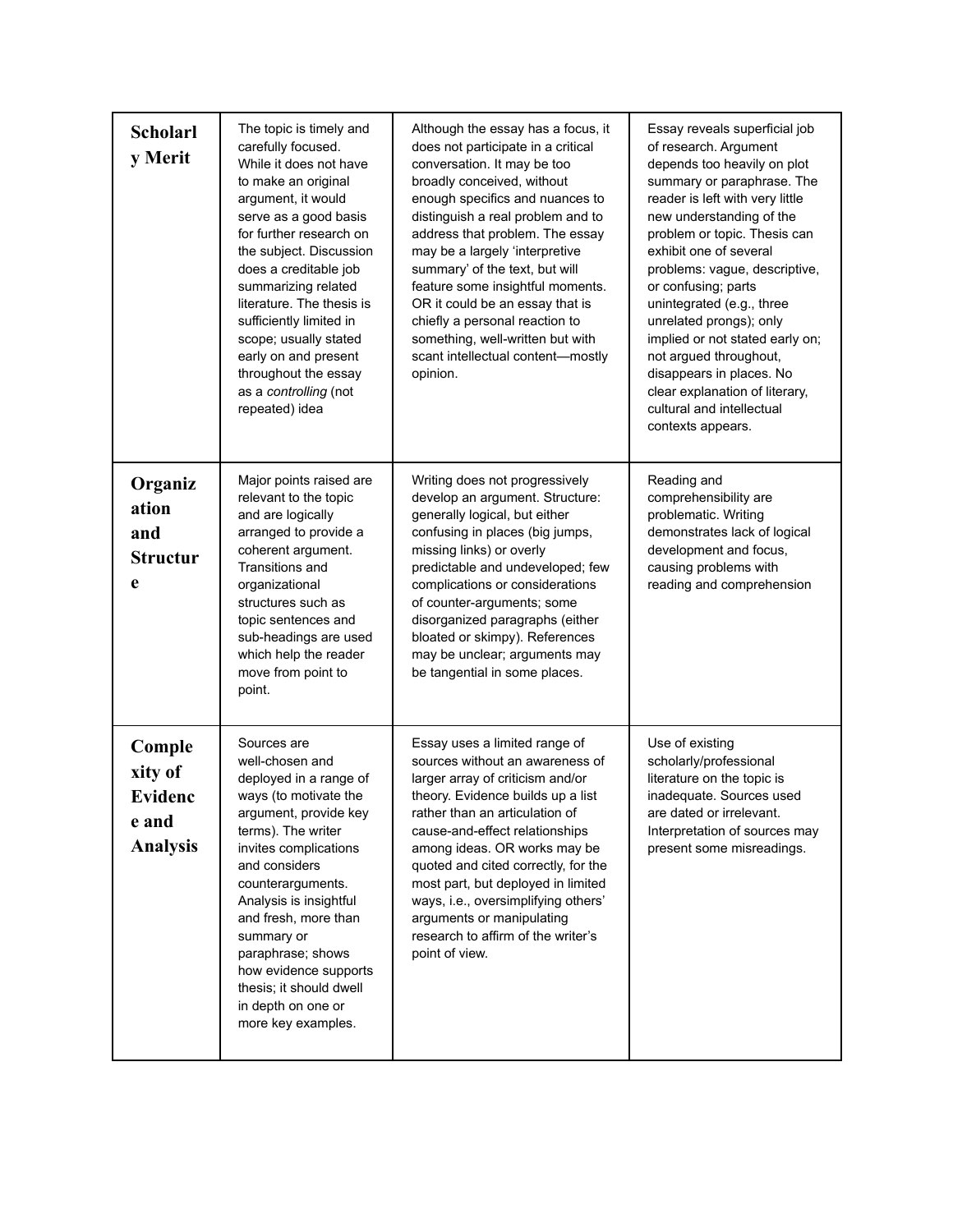| <b>Professi</b><br>onalism | Style and conventions<br>are academically<br>appropriate and<br>consistently used. Nor<br>do errors in mechanics<br>interfere with<br>comprehensibility.<br>Demonstrates<br>thoroughness and<br>competence in<br>documenting sources;<br>the reader would have<br>little difficulty finding<br>citations. | Paper lacks consistency of style,<br>format. Frequent mechanical<br>errors make reading difficult and<br>interfere with comprehensibility.<br>Thoroughness and competence<br>at documenting sources may<br>need strengthening. | Conventions of style and<br>documentation are not<br>followed. Mechanical<br>problems abound. |
|----------------------------|-----------------------------------------------------------------------------------------------------------------------------------------------------------------------------------------------------------------------------------------------------------------------------------------------------------|--------------------------------------------------------------------------------------------------------------------------------------------------------------------------------------------------------------------------------|-----------------------------------------------------------------------------------------------|
|----------------------------|-----------------------------------------------------------------------------------------------------------------------------------------------------------------------------------------------------------------------------------------------------------------------------------------------------------|--------------------------------------------------------------------------------------------------------------------------------------------------------------------------------------------------------------------------------|-----------------------------------------------------------------------------------------------|

## **Appendix B: GWR Grading Rubric**

# **Midterm Grading Rubric**

|                                                                                                              | 4                                                                                                                                                               | 3                                                                                                                                                                     | $\mathbf{c}$                                                                                                                                                                              |                                                                                                                                                      |
|--------------------------------------------------------------------------------------------------------------|-----------------------------------------------------------------------------------------------------------------------------------------------------------------|-----------------------------------------------------------------------------------------------------------------------------------------------------------------------|-------------------------------------------------------------------------------------------------------------------------------------------------------------------------------------------|------------------------------------------------------------------------------------------------------------------------------------------------------|
| <b>Description and</b><br>understanding<br>of theory<br>(CACREP 3A)                                          | Demonstrates an<br>exception<br>understanding of<br>the theory.<br>Discussing each<br>of the major<br>points of the<br>theory in detail.                        | Demonstrates<br>adequate<br>understanding of the<br>theory. Describes all<br>major parts of<br>theory but fails to<br>mention each piece<br>in detail.                | Demonstrates sub-par<br>knowledge of the<br>theory. Is unable to<br>address each of the<br>major tenants of the<br>theory and neglects to<br>include major portions<br>of the theory.     | Fails to address most<br>major tenants of the<br>theory, those that are<br>mentioned are not<br>discussed in a<br>thorough manner.                   |
| <b>Description of</b><br>normative<br>development<br>(CACREP 3C)                                             | Demonstrates an<br>exception<br>understanding of<br>aspects related to<br>normative<br>development.<br>Discussing each<br>of the major<br>points in detail.     | Demonstrates<br>adequate<br>understanding of<br>normative<br>development.<br>Describes all major<br>parts points but fails<br>to mention each<br>piece in detail.     | Demonstrates sub-par<br>knowledge of<br>normative<br>development. Is unable<br>to address each of the<br>major aspects and<br>neglects to include<br>major portions of the<br>theory.     | Fails to address most<br>major aspects of<br>normative<br>development, those<br>that are mentioned are<br>not discussed in a<br>thorough manner.     |
| <b>Identification of</b><br>non-normative<br>development as<br>it pertains to the<br>vignette<br>(CACREP 3C) | Demonstrates an<br>exception<br>understanding of<br>aspects related to<br>non-normative<br>development.<br>Discussing each<br>of the major<br>points in detail. | Demonstrates<br>adequate<br>understanding of<br>non-normative<br>development.<br>Describes all major<br>parts points but fails<br>to mention each<br>piece in detail. | Demonstrates sub-par<br>knowledge of<br>non-normative<br>development. Is unable<br>to address each of the<br>major aspects and<br>neglects to include<br>major portions of the<br>theory. | Fails to address most<br>major aspects of<br>non-normative<br>development, those<br>that are mentioned are<br>not discussed in a<br>thorough manner. |